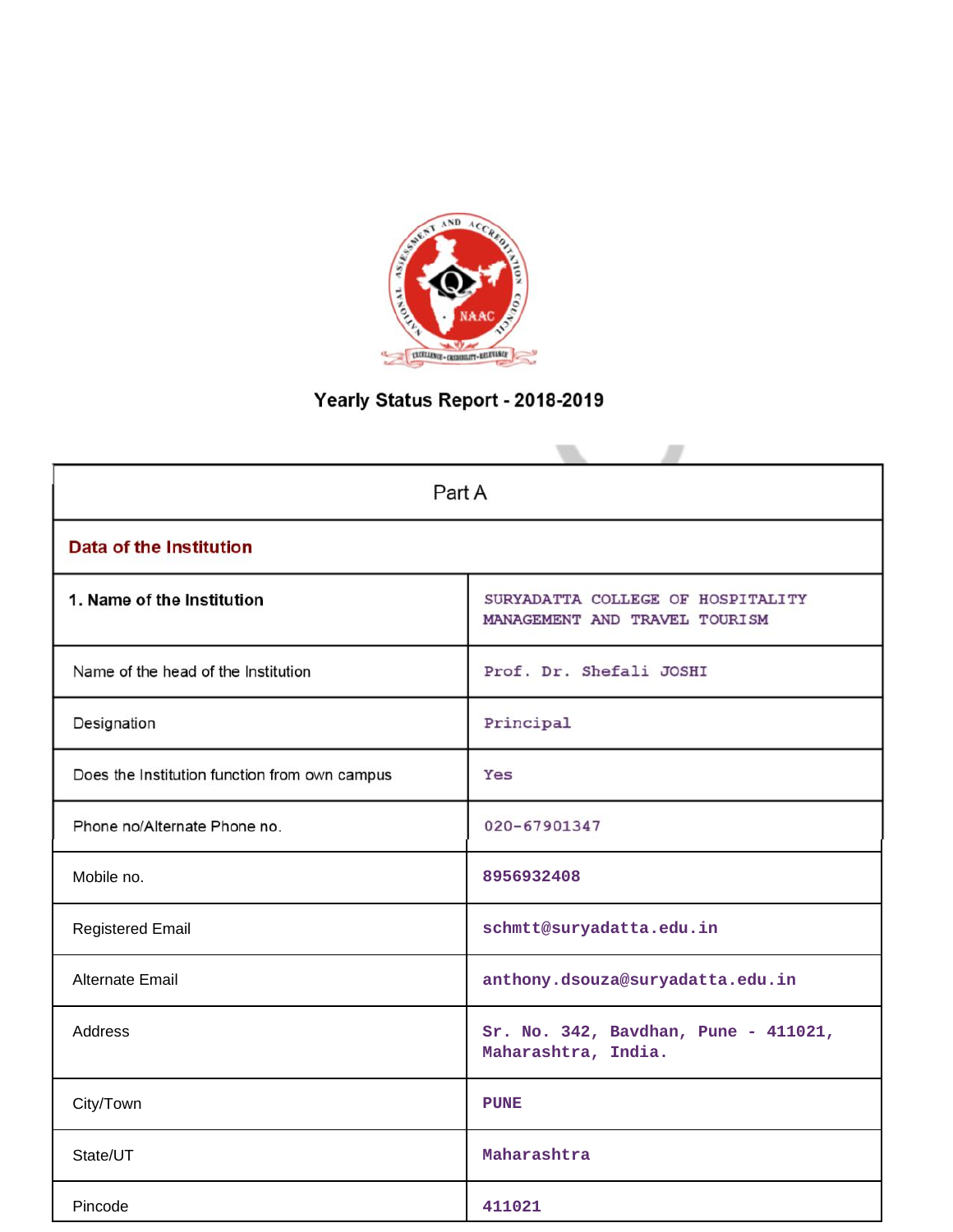| 2. Institutional Status                                                  |                                                                 |
|--------------------------------------------------------------------------|-----------------------------------------------------------------|
| Autonomous Status (Provide date of Conformant of<br>Autonomous Status)   | $01 - Ju1 - 2004$                                               |
| Type of Institution                                                      | Co-education                                                    |
| Location                                                                 | Urban                                                           |
| <b>Financial Status</b>                                                  | private                                                         |
| Name of the IQAC co-ordinator/Director                                   | Prof. Ulhas Chaudhari                                           |
| Phone no/Alternate Phone no.                                             | 02067901347                                                     |
| Mobile no.                                                               | 8956932408                                                      |
| <b>Registered Email</b>                                                  | schmtt@suryadatta.edu.in                                        |
| <b>Alternate Email</b>                                                   | ulhas.chaudhari@suryadatta.edu.in                               |
| 3. Website Address                                                       |                                                                 |
| Web-link of the AQAR: (Previous Academic Year)                           | http://www.schmtt.org/naac.html                                 |
| 4. Whether Academic Calendar prepared during<br>the year                 | Yes                                                             |
| if yes, whether it is uploaded in the institutional website:<br>Weblink: | http://www.schmtt.org/events/academic-<br>calendar-2019-20.html |

# **5. Accrediation Details**

| Cycle                                                   | Grade                                | <b>CGPA</b> | Year of                                                                   | Validity                              |             |  |
|---------------------------------------------------------|--------------------------------------|-------------|---------------------------------------------------------------------------|---------------------------------------|-------------|--|
|                                                         |                                      |             | Accrediation                                                              | Period From                           | Period To   |  |
| 1                                                       | в                                    | 2.27        | 2018                                                                      | $26 - Sep - 2018$                     | 25-Aug-2019 |  |
| 6. Date of Establishment of IQAC                        |                                      |             | $01 - Jan - 1970$                                                         |                                       |             |  |
|                                                         | 7. Internal Quality Assurance System |             |                                                                           |                                       |             |  |
|                                                         |                                      |             | Quality initiatives by IQAC during the year for promoting quality culture |                                       |             |  |
| Item /Title of the quality initiative by<br><b>IQAC</b> |                                      |             | Date & Duration                                                           | Number of participants/ beneficiaries |             |  |
| FACULTY DEVELOPMENT                                     |                                      |             | 17-Apr-2019                                                               | 11                                    |             |  |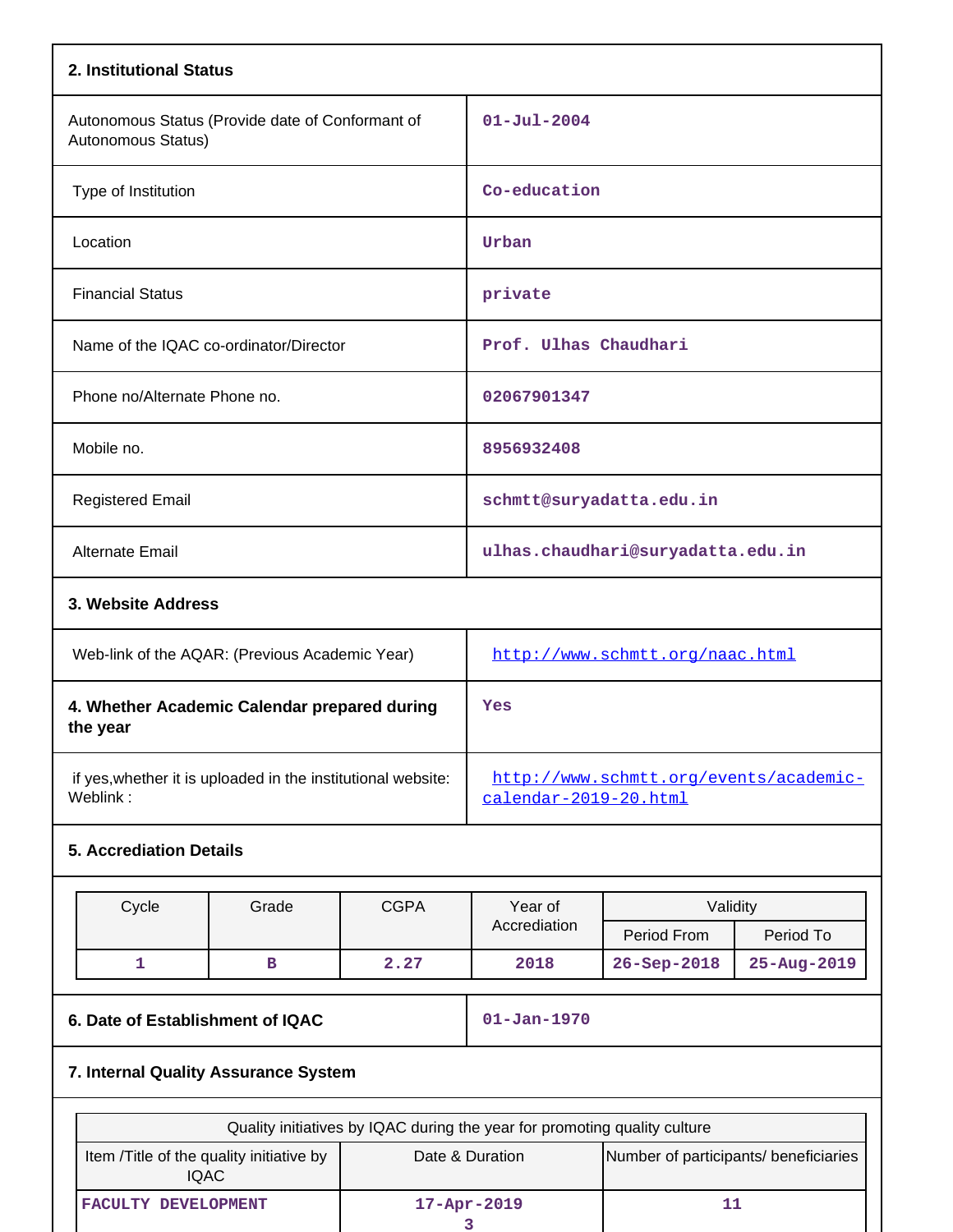|                                                                                                                                                                      |                                   | View File                                                                                                                                             |                                 |  |  |  |  |
|----------------------------------------------------------------------------------------------------------------------------------------------------------------------|-----------------------------------|-------------------------------------------------------------------------------------------------------------------------------------------------------|---------------------------------|--|--|--|--|
| 8. Provide the list of Special Status conferred by Central/ State Government-<br>UGC/CSIR/DST/DBT/ICMR/TEQIP/World Bank/CPE of UGC etc.                              |                                   |                                                                                                                                                       |                                 |  |  |  |  |
| Institution/Departmen<br>t/Faculty                                                                                                                                   | Scheme                            | <b>Funding Agency</b><br>Year of award with<br>Amount<br>duration                                                                                     |                                 |  |  |  |  |
|                                                                                                                                                                      | No Data Entered/Not Applicable!!! |                                                                                                                                                       |                                 |  |  |  |  |
|                                                                                                                                                                      |                                   | View File                                                                                                                                             |                                 |  |  |  |  |
| 9. Whether composition of IQAC as per latest<br><b>NAAC</b> guidelines:                                                                                              |                                   | Yes                                                                                                                                                   |                                 |  |  |  |  |
| Upload latest notification of formation of IQAC                                                                                                                      |                                   | View File                                                                                                                                             |                                 |  |  |  |  |
| 10. Number of IQAC meetings held during the<br>year :                                                                                                                |                                   | 4                                                                                                                                                     |                                 |  |  |  |  |
| The minutes of IQAC meeting and compliances to the<br>decisions have been uploaded on the institutional<br>website                                                   |                                   | Yes                                                                                                                                                   |                                 |  |  |  |  |
| Upload the minutes of meeting and action taken report                                                                                                                |                                   | View File                                                                                                                                             |                                 |  |  |  |  |
| 11. Whether IQAC received funding from any of<br>the funding agency to support its activities<br>during the year?                                                    |                                   | <b>No</b>                                                                                                                                             |                                 |  |  |  |  |
| 12. Significant contributions made by IQAC during the current year(maximum five bullets)                                                                             |                                   |                                                                                                                                                       |                                 |  |  |  |  |
| 1. Students Academic and Holistic development: 2. Faculty Development Programmes<br>(FDP): 3. Social and Environmental awareness 4. Job fare 5. Library Management   |                                   |                                                                                                                                                       |                                 |  |  |  |  |
|                                                                                                                                                                      | View File                         |                                                                                                                                                       |                                 |  |  |  |  |
| 13. Plan of action chalked out by the IQAC in the beginning of the academic year towards Quality<br>Enhancement and outcome achieved by the end of the academic year |                                   |                                                                                                                                                       |                                 |  |  |  |  |
|                                                                                                                                                                      | Plan of Action                    |                                                                                                                                                       | Achivements/Outcomes            |  |  |  |  |
| Facilitating and motivating staff for<br>Masters and PhD.                                                                                                            |                                   | In the academic year $2017 - 2018$ , 01<br>faculty has completed PhD, 01 of<br>faculty have enrolled for PhD 01<br>faculty have enrolled for Masters. |                                 |  |  |  |  |
| Research and Publication                                                                                                                                             |                                   | Faculty have published researchpaper<br>and articles in UGC approved Journals<br>and websites                                                         |                                 |  |  |  |  |
| Planning of Academic Calendar                                                                                                                                        |                                   |                                                                                                                                                       | More than 90% compliance of the |  |  |  |  |

 $\mathbf{L}$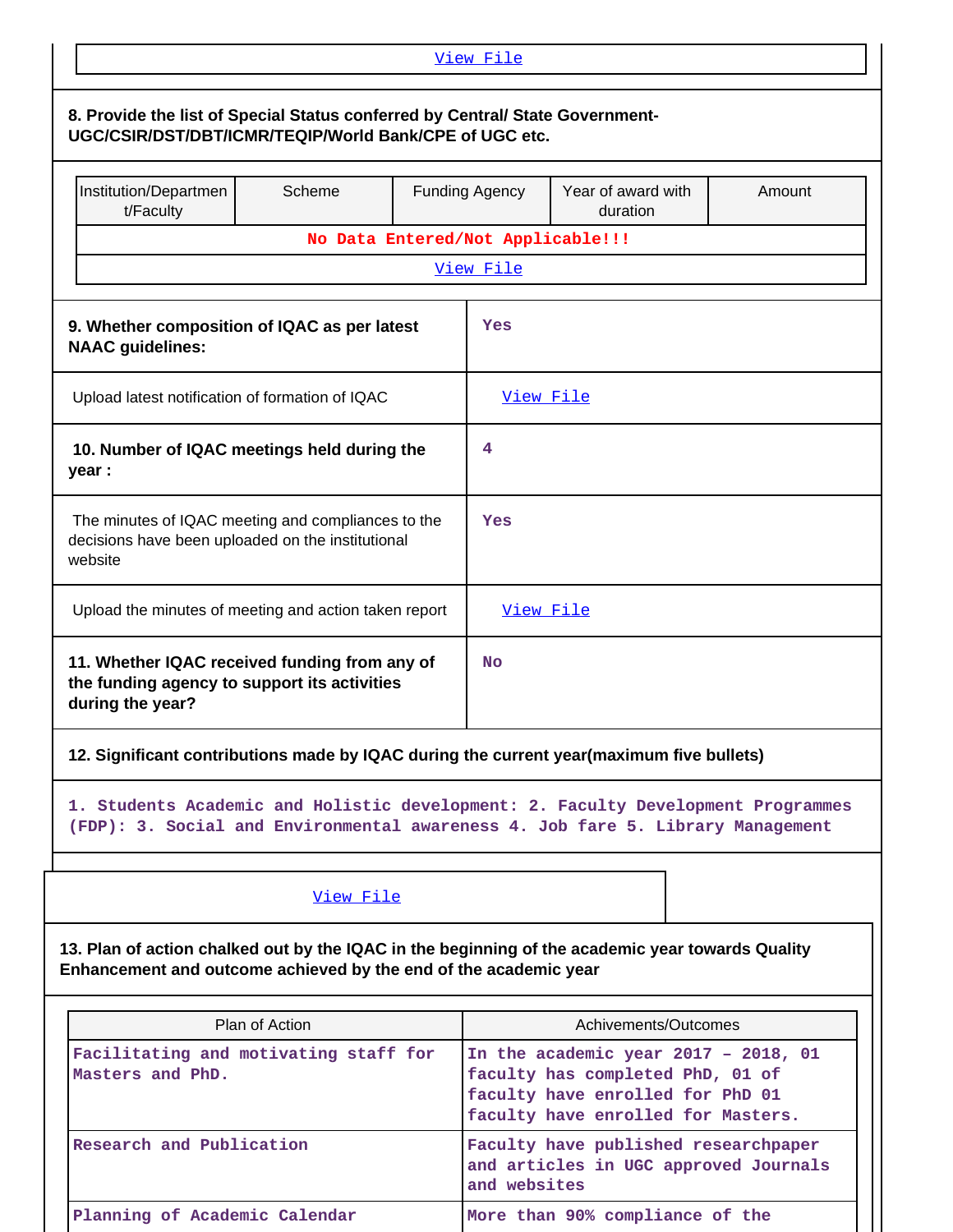|                                                                                                                        |                |                                                                  |                                                                                                                                                                                  | Academic Calendar.             |                                                                                                                         |  |  |
|------------------------------------------------------------------------------------------------------------------------|----------------|------------------------------------------------------------------|----------------------------------------------------------------------------------------------------------------------------------------------------------------------------------|--------------------------------|-------------------------------------------------------------------------------------------------------------------------|--|--|
| <b>Job Fare</b>                                                                                                        |                |                                                                  | More than 600 students from all over<br>Maharashtra has registered for<br>interview and more than 225 students<br>got placements through various<br>recruiters visited the fare. |                                |                                                                                                                         |  |  |
| QIP Seminar                                                                                                            |                |                                                                  | Language.                                                                                                                                                                        | ocnducted and all students got | As per university guidelines seminar is<br>benefited through smeinar about Body                                         |  |  |
| NSS / Social activities                                                                                                |                |                                                                  |                                                                                                                                                                                  |                                | Village adoption and various regular<br>social activies conducted to buidling<br>social responsibility amongst students |  |  |
| Them Lunch                                                                                                             |                |                                                                  | Christmeas theme                                                                                                                                                                 | Theme Lunch conducted based on |                                                                                                                         |  |  |
|                                                                                                                        |                | View File                                                        |                                                                                                                                                                                  |                                |                                                                                                                         |  |  |
| 14. Whether AQAR was placed before statutory<br>body?                                                                  |                |                                                                  | <b>No</b>                                                                                                                                                                        |                                |                                                                                                                         |  |  |
| 15. Whether NAAC/or any other accredited<br>body(s) visited IQAC or interacted with it to<br>assess the functioning?   |                |                                                                  | Yes                                                                                                                                                                              |                                |                                                                                                                         |  |  |
| Date of Visit                                                                                                          |                |                                                                  | $02 - May - 2019$                                                                                                                                                                |                                |                                                                                                                         |  |  |
| 16. Whether institutional data submitted to<br>AISHE:                                                                  |                |                                                                  | Yes                                                                                                                                                                              |                                |                                                                                                                         |  |  |
| Year of Submission                                                                                                     |                |                                                                  | 2019                                                                                                                                                                             |                                |                                                                                                                         |  |  |
| Date of Submission                                                                                                     |                |                                                                  | $16 - Jan - 2019$                                                                                                                                                                |                                |                                                                                                                         |  |  |
| 17. Does the Institution have Management<br><b>Information System?</b>                                                 |                |                                                                  | No                                                                                                                                                                               |                                |                                                                                                                         |  |  |
|                                                                                                                        |                | Part B                                                           |                                                                                                                                                                                  |                                |                                                                                                                         |  |  |
| <b>CRITERION I - CURRICULAR ASPECTS</b>                                                                                |                |                                                                  |                                                                                                                                                                                  |                                |                                                                                                                         |  |  |
| 1.1 - Curriculum Design and Development                                                                                |                |                                                                  |                                                                                                                                                                                  |                                |                                                                                                                         |  |  |
| 1.1.1 - Programmes for which syllabus revision was carried out during the Academic year                                |                |                                                                  |                                                                                                                                                                                  |                                |                                                                                                                         |  |  |
| Name of Programme                                                                                                      | Programme Code |                                                                  | Programme Specialization<br>Date of Revision                                                                                                                                     |                                |                                                                                                                         |  |  |
| <b>BSC</b>                                                                                                             | HS             |                                                                  |                                                                                                                                                                                  | HOSPITALITY STUDIES            | 24/06/2019                                                                                                              |  |  |
|                                                                                                                        |                |                                                                  | View File                                                                                                                                                                        |                                |                                                                                                                         |  |  |
| 1.1.2 - Programmes/ courses focussed on employability/ entrepreneurship/ skill development during the Academic<br>year |                |                                                                  |                                                                                                                                                                                  |                                |                                                                                                                         |  |  |
| Programme with<br>Code                                                                                                 |                | Date of Introduction<br>Course with Code<br>Date of Introduction |                                                                                                                                                                                  |                                |                                                                                                                         |  |  |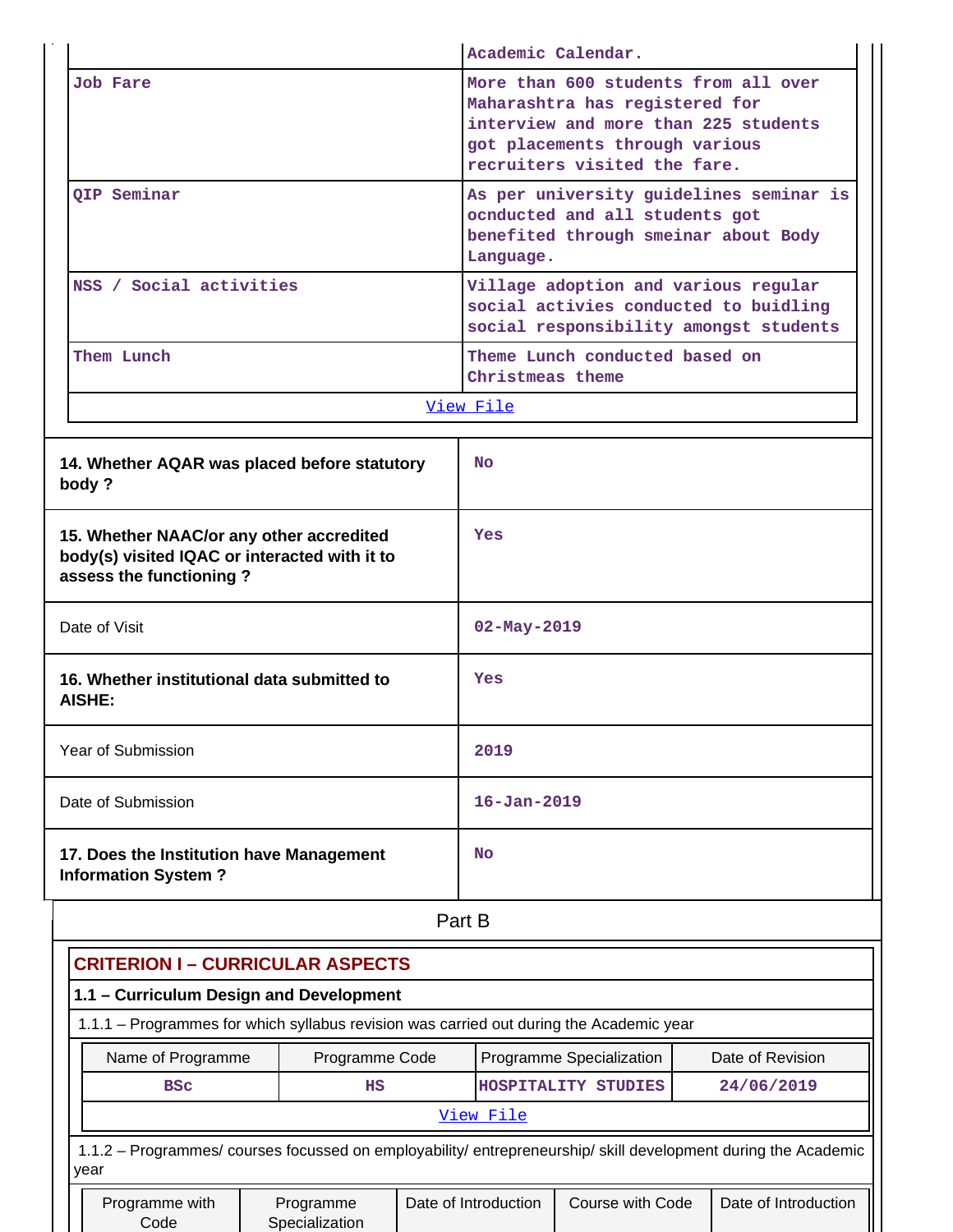| <b>BSC</b>                                                                                                                                                                                                                                                                                                                                                                                                                                                                                                                                  | HOSPITALITY<br><b>STUDIES</b>      |  | 01/07/2019               |                  |  | $_{\rm HS}$ | 01/07/2019                                                      |
|---------------------------------------------------------------------------------------------------------------------------------------------------------------------------------------------------------------------------------------------------------------------------------------------------------------------------------------------------------------------------------------------------------------------------------------------------------------------------------------------------------------------------------------------|------------------------------------|--|--------------------------|------------------|--|-------------|-----------------------------------------------------------------|
|                                                                                                                                                                                                                                                                                                                                                                                                                                                                                                                                             |                                    |  |                          | View File        |  |             |                                                                 |
| 1.2 - Academic Flexibility                                                                                                                                                                                                                                                                                                                                                                                                                                                                                                                  |                                    |  |                          |                  |  |             |                                                                 |
| 1.2.1 - New programmes/courses introduced during the Academic year                                                                                                                                                                                                                                                                                                                                                                                                                                                                          |                                    |  |                          |                  |  |             |                                                                 |
| Programme/Course<br>Programme Specialization<br>Dates of Introduction                                                                                                                                                                                                                                                                                                                                                                                                                                                                       |                                    |  |                          |                  |  |             |                                                                 |
|                                                                                                                                                                                                                                                                                                                                                                                                                                                                                                                                             | No Data Entered/Not Applicable !!! |  |                          |                  |  |             |                                                                 |
|                                                                                                                                                                                                                                                                                                                                                                                                                                                                                                                                             |                                    |  |                          | View File        |  |             |                                                                 |
| 1.2.2 - Programmes in which Choice Based Credit System (CBCS)/Elective Course System implemented at the<br>College level during the Academic year.                                                                                                                                                                                                                                                                                                                                                                                          |                                    |  |                          |                  |  |             |                                                                 |
| Name of programmes adopting<br><b>CBCS</b>                                                                                                                                                                                                                                                                                                                                                                                                                                                                                                  |                                    |  | Programme Specialization |                  |  |             | Date of implementation of<br><b>CBCS/Elective Course System</b> |
| <b>BSC</b>                                                                                                                                                                                                                                                                                                                                                                                                                                                                                                                                  |                                    |  | HOSPITALITY STUDIES      |                  |  |             | 24/06/2019                                                      |
| 1.3 - Curriculum Enrichment                                                                                                                                                                                                                                                                                                                                                                                                                                                                                                                 |                                    |  |                          |                  |  |             |                                                                 |
| 1.3.1 – Value-added courses imparting transferable and life skills offered during the year                                                                                                                                                                                                                                                                                                                                                                                                                                                  |                                    |  |                          |                  |  |             |                                                                 |
| <b>Value Added Courses</b>                                                                                                                                                                                                                                                                                                                                                                                                                                                                                                                  |                                    |  | Date of Introduction     |                  |  |             | Number of Students Enrolled                                     |
| VA 001 Personality<br>Development                                                                                                                                                                                                                                                                                                                                                                                                                                                                                                           |                                    |  | 04/09/2018               |                  |  |             | 48                                                              |
|                                                                                                                                                                                                                                                                                                                                                                                                                                                                                                                                             |                                    |  |                          | View File        |  |             |                                                                 |
| 1.3.2 - Field Projects / Internships under taken during the year                                                                                                                                                                                                                                                                                                                                                                                                                                                                            |                                    |  |                          |                  |  |             |                                                                 |
| Project/Programme Title                                                                                                                                                                                                                                                                                                                                                                                                                                                                                                                     |                                    |  | Programme Specialization |                  |  |             | No. of students enrolled for Field<br>Projects / Internships    |
| <b>BSC</b>                                                                                                                                                                                                                                                                                                                                                                                                                                                                                                                                  |                                    |  | HOSPITALITY STUDIES      |                  |  |             | 59                                                              |
|                                                                                                                                                                                                                                                                                                                                                                                                                                                                                                                                             |                                    |  |                          | <u>View File</u> |  |             |                                                                 |
| 1.4 - Feedback System                                                                                                                                                                                                                                                                                                                                                                                                                                                                                                                       |                                    |  |                          |                  |  |             |                                                                 |
| 1.4.1 - Whether structured feedback received from all the stakeholders.                                                                                                                                                                                                                                                                                                                                                                                                                                                                     |                                    |  |                          |                  |  |             |                                                                 |
| <b>Students</b>                                                                                                                                                                                                                                                                                                                                                                                                                                                                                                                             |                                    |  |                          |                  |  | Yes         |                                                                 |
| <b>Teachers</b>                                                                                                                                                                                                                                                                                                                                                                                                                                                                                                                             |                                    |  |                          |                  |  | Yes         |                                                                 |
| Employers                                                                                                                                                                                                                                                                                                                                                                                                                                                                                                                                   |                                    |  |                          |                  |  | Yes         |                                                                 |
| Alumni                                                                                                                                                                                                                                                                                                                                                                                                                                                                                                                                      |                                    |  |                          |                  |  | Yes         |                                                                 |
| Parents                                                                                                                                                                                                                                                                                                                                                                                                                                                                                                                                     |                                    |  |                          |                  |  | Yes         |                                                                 |
| 1.4.2 – How the feedback obtained is being analyzed and utilized for overall development of the institution?<br>(maximum 500 words)                                                                                                                                                                                                                                                                                                                                                                                                         |                                    |  |                          |                  |  |             |                                                                 |
| <b>Feedback Obtained</b>                                                                                                                                                                                                                                                                                                                                                                                                                                                                                                                    |                                    |  |                          |                  |  |             |                                                                 |
| The process of revision and redesign of curricula is based on recent<br>developments and feedback from the stakeholders. The feedback from all<br>stakeholders in terms of its relevance and appropriateness in catering to the<br>needs of the society, economy and environment helps in improving the inputs.<br>SCHMTT has feedback system in place and have an active process of not only<br>collecting feedback from all stakeholders, but also analyzing it and<br>identifying and drawing pertinent pointers to enhance the learning |                                    |  |                          |                  |  |             |                                                                 |

**effectiveness. Feedback forms are generated through Google form and being sent**

**to the relative stakeholders based on question on current syllabus where**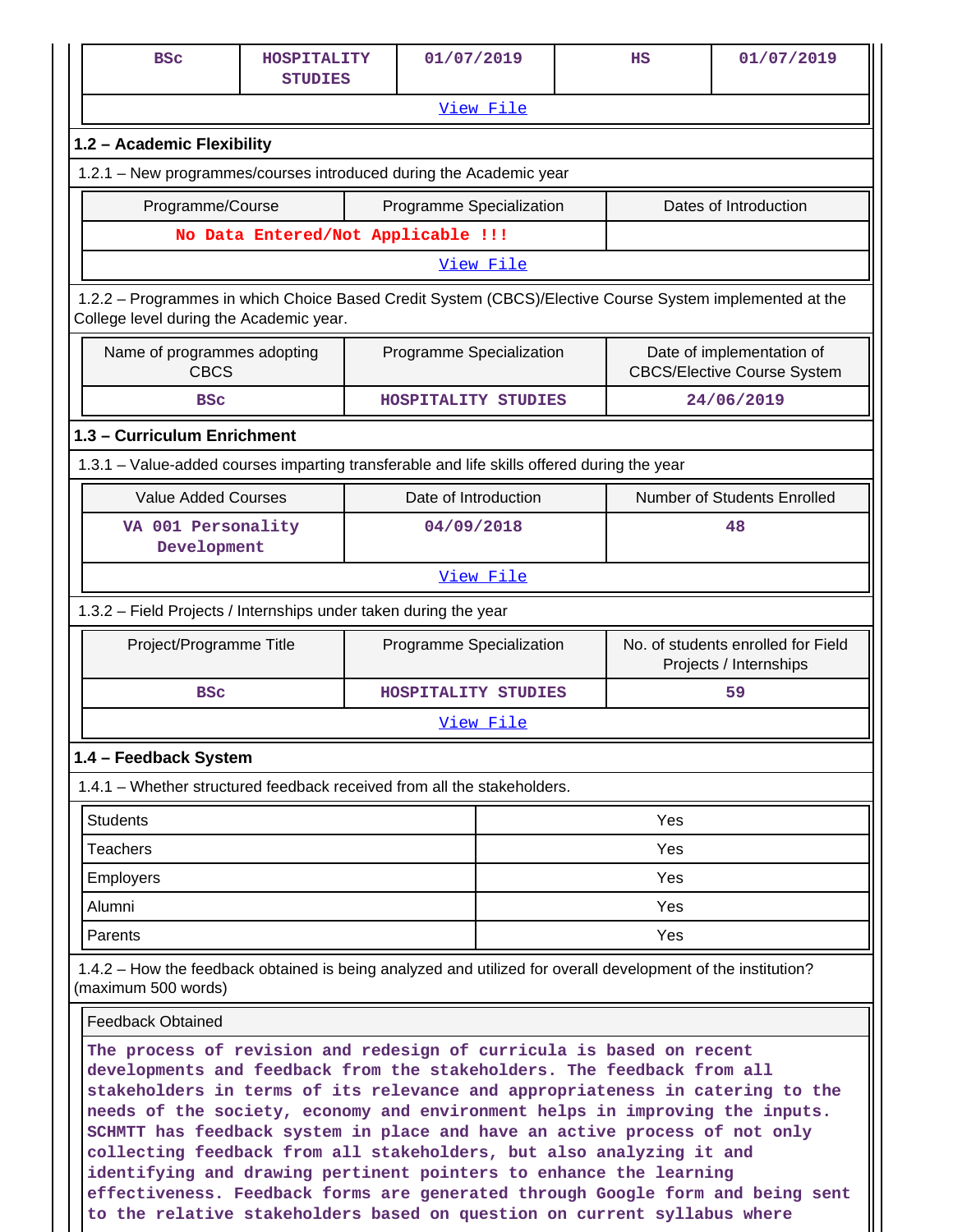**viewpoints of each one will be collected and analysis. University will be communicated for the adaptation and implementation of syllabus structure during the BoS visits and meetings. SCHMTT faculty members were part of syllabus formation committee this academic year, keeping previous academic syllabus feedbacks in mind the implementation were inculcated in new syllabus.**

# **CRITERION II – TEACHING- LEARNING AND EVALUATION**

## **2.1 – Student Enrolment and Profile**

 $2.11 -$  Demand Ratio during the year of the year of the year of the year of the year of the year of the year of the year of the year of the year of the year of the year of the year of the year of the year of the year of t

| Name of the<br>Programme                    | Programme<br>Specialization                                                                                                                                                                                                                                                                                                            |                                                               | Number of seats<br>available                                                                     | Number of<br>Application received |                                                                                                  | <b>Students Enrolled</b>                                                                                                                                                                                                                                                                                                                                                                                                                                                                                                                                                                                                                                                                                                                                                                                                                                                                                                     |
|---------------------------------------------|----------------------------------------------------------------------------------------------------------------------------------------------------------------------------------------------------------------------------------------------------------------------------------------------------------------------------------------|---------------------------------------------------------------|--------------------------------------------------------------------------------------------------|-----------------------------------|--------------------------------------------------------------------------------------------------|------------------------------------------------------------------------------------------------------------------------------------------------------------------------------------------------------------------------------------------------------------------------------------------------------------------------------------------------------------------------------------------------------------------------------------------------------------------------------------------------------------------------------------------------------------------------------------------------------------------------------------------------------------------------------------------------------------------------------------------------------------------------------------------------------------------------------------------------------------------------------------------------------------------------------|
| <b>BSC</b>                                  | $_{\rm HS}$                                                                                                                                                                                                                                                                                                                            |                                                               | 120                                                                                              |                                   | 635                                                                                              | 92                                                                                                                                                                                                                                                                                                                                                                                                                                                                                                                                                                                                                                                                                                                                                                                                                                                                                                                           |
|                                             |                                                                                                                                                                                                                                                                                                                                        |                                                               | View File                                                                                        |                                   |                                                                                                  |                                                                                                                                                                                                                                                                                                                                                                                                                                                                                                                                                                                                                                                                                                                                                                                                                                                                                                                              |
|                                             | 2.2 - Catering to Student Diversity                                                                                                                                                                                                                                                                                                    |                                                               |                                                                                                  |                                   |                                                                                                  |                                                                                                                                                                                                                                                                                                                                                                                                                                                                                                                                                                                                                                                                                                                                                                                                                                                                                                                              |
|                                             | 2.2.1 - Student - Full time teacher ratio (current year data)                                                                                                                                                                                                                                                                          |                                                               |                                                                                                  |                                   |                                                                                                  |                                                                                                                                                                                                                                                                                                                                                                                                                                                                                                                                                                                                                                                                                                                                                                                                                                                                                                                              |
| Year                                        | Number of<br>students enrolled<br>in the institution<br>(UG)                                                                                                                                                                                                                                                                           | Number of<br>students enrolled<br>in the institution<br>(PG)  | Number of<br>fulltime teachers<br>available in the<br>institution<br>teaching only UG<br>courses |                                   | Number of<br>fulltime teachers<br>available in the<br>institution<br>teaching only PG<br>courses | Number of<br>teachers<br>teaching both UG<br>and PG courses                                                                                                                                                                                                                                                                                                                                                                                                                                                                                                                                                                                                                                                                                                                                                                                                                                                                  |
| 2018                                        | 177                                                                                                                                                                                                                                                                                                                                    | $\mathbf 0$                                                   | 10                                                                                               |                                   | 0                                                                                                | 9                                                                                                                                                                                                                                                                                                                                                                                                                                                                                                                                                                                                                                                                                                                                                                                                                                                                                                                            |
|                                             | 2.3 - Teaching - Learning Process                                                                                                                                                                                                                                                                                                      |                                                               |                                                                                                  |                                   |                                                                                                  |                                                                                                                                                                                                                                                                                                                                                                                                                                                                                                                                                                                                                                                                                                                                                                                                                                                                                                                              |
|                                             | 2.3.1 – Percentage of teachers using ICT for effective teaching with Learning Management Systems (LMS), E-                                                                                                                                                                                                                             |                                                               |                                                                                                  |                                   |                                                                                                  |                                                                                                                                                                                                                                                                                                                                                                                                                                                                                                                                                                                                                                                                                                                                                                                                                                                                                                                              |
| learning resources etc. (current year data) |                                                                                                                                                                                                                                                                                                                                        |                                                               |                                                                                                  |                                   |                                                                                                  |                                                                                                                                                                                                                                                                                                                                                                                                                                                                                                                                                                                                                                                                                                                                                                                                                                                                                                                              |
| Number of<br><b>Teachers on Roll</b>        | Number of<br>teachers using<br>ICT (LMS, e-<br>Resources)                                                                                                                                                                                                                                                                              | <b>ICT Toolsand</b><br>resources<br>available                 | Number of ICT<br>enabled<br>Classrooms                                                           |                                   | Numberof smart<br>classrooms                                                                     | E-resources and<br>techniques used                                                                                                                                                                                                                                                                                                                                                                                                                                                                                                                                                                                                                                                                                                                                                                                                                                                                                           |
| 9                                           | 9                                                                                                                                                                                                                                                                                                                                      | 10                                                            | 3                                                                                                |                                   | $\mathbf 0$                                                                                      | 3                                                                                                                                                                                                                                                                                                                                                                                                                                                                                                                                                                                                                                                                                                                                                                                                                                                                                                                            |
|                                             | 2.3.2 - Students mentoring system available in the institution? Give details. (maximum 500 words)                                                                                                                                                                                                                                      |                                                               |                                                                                                  |                                   |                                                                                                  |                                                                                                                                                                                                                                                                                                                                                                                                                                                                                                                                                                                                                                                                                                                                                                                                                                                                                                                              |
|                                             | Mentoring System Every 20 students one teacher is allotted to mentoring, mentoring schedule is alloted for<br>is adapted for the value additions to the students like - • Creation of a better environment in college, where<br>for both teachers and students alike, due to effective two way communication. Awareness and support to | the need of the industry workshops are held for the students. |                                                                                                  |                                   |                                                                                                  | personal conselling. Aim of the mentoring is: Bridging the gap between the teachers and students. The scheme<br>students can approach teachers for both educational and personal guidance. • Enhancement of knowledge base<br>students for Seminars, Competitions, Hotel conducted Interview simulations, Motivation for higher studies and<br>entrepreneurship. • Advice and support for improvement in academic performance. • Ongoing process: Regular<br>meetings are held between mentor and mentee. • A report profile/register is maintained for each student. • The<br>report profile/ register has both personal and academic data. • Students are allowed to approach the mentor for<br>both academic personal problems. • Personalized professional /career advice is given to the mentee. • Personal<br>Development Etiquette sessions are conducted for Male Female Students • Special Grooming sessions as per |
| institution                                 | Number of students enrolled in the                                                                                                                                                                                                                                                                                                     |                                                               | Number of fulltime teachers                                                                      |                                   |                                                                                                  | Mentor: Mentee Ratio                                                                                                                                                                                                                                                                                                                                                                                                                                                                                                                                                                                                                                                                                                                                                                                                                                                                                                         |

2.4.1 – Number of full time teachers appointed during the year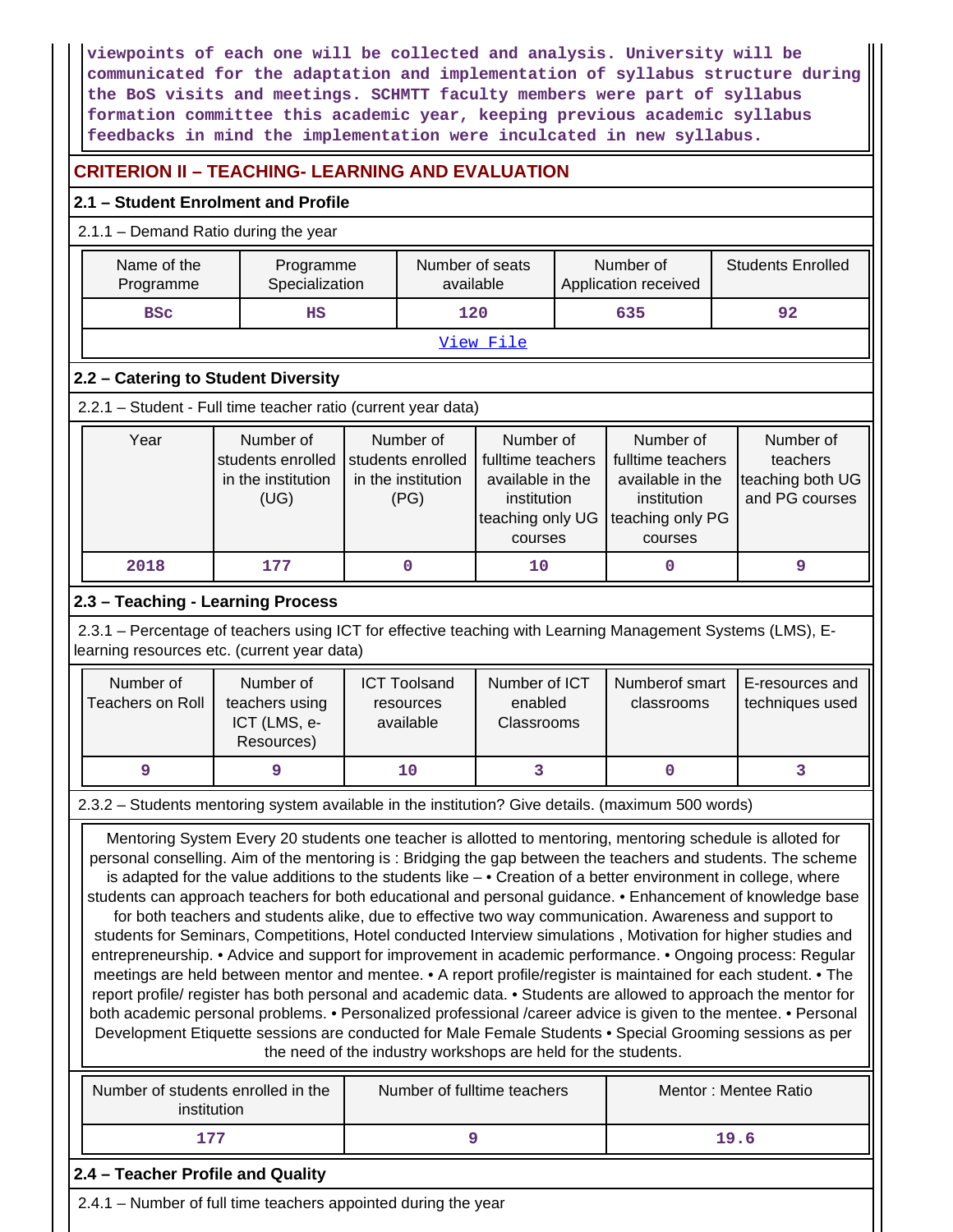| No. of sanctioned<br>positions                                                                                                                                                                                                    | No. of filled positions                                                   |                                                                                                            | Vacant positions                                        |                   |             | Positions filled during<br>the current year                    | No. of faculty with<br>Ph.D                                                           |    |
|-----------------------------------------------------------------------------------------------------------------------------------------------------------------------------------------------------------------------------------|---------------------------------------------------------------------------|------------------------------------------------------------------------------------------------------------|---------------------------------------------------------|-------------------|-------------|----------------------------------------------------------------|---------------------------------------------------------------------------------------|----|
| 9                                                                                                                                                                                                                                 | 9                                                                         |                                                                                                            | 0                                                       |                   | 3           |                                                                | 1                                                                                     |    |
| 2.4.2 - Honours and recognition received by teachers (received awards, recognition, fellowships at State, National,<br>International level from Government, recognised bodies during the year)                                    |                                                                           |                                                                                                            |                                                         |                   |             |                                                                |                                                                                       |    |
| Year of Award                                                                                                                                                                                                                     |                                                                           | Name of full time teachers<br>receiving awards from<br>state level, national level,<br>international level |                                                         |                   | Designation |                                                                | Name of the award,<br>fellowship, received from<br>Government or recognized<br>bodies |    |
|                                                                                                                                                                                                                                   |                                                                           |                                                                                                            | No Data Entered/Not Applicable !!!                      |                   |             |                                                                |                                                                                       |    |
|                                                                                                                                                                                                                                   |                                                                           |                                                                                                            |                                                         | View File         |             |                                                                |                                                                                       |    |
| 2.5 - Evaluation Process and Reforms                                                                                                                                                                                              |                                                                           |                                                                                                            |                                                         |                   |             |                                                                |                                                                                       |    |
| 2.5.1 – Number of days from the date of semester-end/ year- end examination till the declaration of results during<br>the year                                                                                                    |                                                                           |                                                                                                            |                                                         |                   |             |                                                                |                                                                                       |    |
| Programme Name                                                                                                                                                                                                                    | Programme Code                                                            |                                                                                                            | Semester/year                                           |                   |             | Last date of the last<br>semester-end/year-<br>end examination | Date of declaration of<br>results of semester-<br>end/year-end<br>examination         |    |
|                                                                                                                                                                                                                                   |                                                                           |                                                                                                            | No Data Entered/Not Applicable !!!                      |                   |             |                                                                |                                                                                       |    |
|                                                                                                                                                                                                                                   |                                                                           |                                                                                                            |                                                         | No file uploaded. |             |                                                                |                                                                                       |    |
| 2.5.2 - Average percentage of Student complaints/grievances about evaluation against total number appeared in<br>the examinations during the year                                                                                 |                                                                           |                                                                                                            |                                                         |                   |             |                                                                |                                                                                       |    |
| Number of complaints or grievances<br>about evaluation                                                                                                                                                                            |                                                                           |                                                                                                            | Total number of students appeared<br>in the examination |                   |             |                                                                | Percentage                                                                            |    |
| 0                                                                                                                                                                                                                                 |                                                                           |                                                                                                            | 174                                                     |                   |             |                                                                | $\mathbf 0$                                                                           |    |
| 2.6 - Student Performance and Learning Outcomes                                                                                                                                                                                   |                                                                           |                                                                                                            |                                                         |                   |             |                                                                |                                                                                       |    |
| 2.6.1 – Program outcomes, program specific outcomes and course outcomes for all programs offered by the<br>institution are stated and displayed in website of the institution (to provide the weblink)                            |                                                                           |                                                                                                            |                                                         |                   |             |                                                                |                                                                                       |    |
|                                                                                                                                                                                                                                   | http://www.schmtt.org/images/Downloads/Course_Outcome_Program_outcome.pdf |                                                                                                            |                                                         |                   |             |                                                                |                                                                                       |    |
| 2.6.2 - Pass percentage of students                                                                                                                                                                                               |                                                                           |                                                                                                            |                                                         |                   |             |                                                                |                                                                                       |    |
| Number of<br>Pass Percentage<br>Number of<br>Programme<br>Programme<br>Programme<br>Code<br>Name<br>Specialization<br>students<br>students passed<br>appeared in the<br>in final year<br>final year<br>examination<br>examination |                                                                           |                                                                                                            |                                                         |                   |             |                                                                |                                                                                       |    |
| HS                                                                                                                                                                                                                                | <b>BSC</b>                                                                |                                                                                                            | Hospitality<br><b>Studies</b>                           | 53                |             | 51                                                             |                                                                                       | 89 |
|                                                                                                                                                                                                                                   |                                                                           |                                                                                                            |                                                         | <u>View File</u>  |             |                                                                |                                                                                       |    |
| 2.7 - Student Satisfaction Survey                                                                                                                                                                                                 |                                                                           |                                                                                                            |                                                         |                   |             |                                                                |                                                                                       |    |
| 2.7.1 – Student Satisfaction Survey (SSS) on overall institutional performance (Institution may design the<br>questionnaire) (results and details be provided as weblink)                                                         |                                                                           |                                                                                                            |                                                         |                   |             |                                                                |                                                                                       |    |
|                                                                                                                                                                                                                                   |                                                                           |                                                                                                            |                                                         |                   |             |                                                                |                                                                                       |    |

**3.1 – Promotion of Research and Facilities**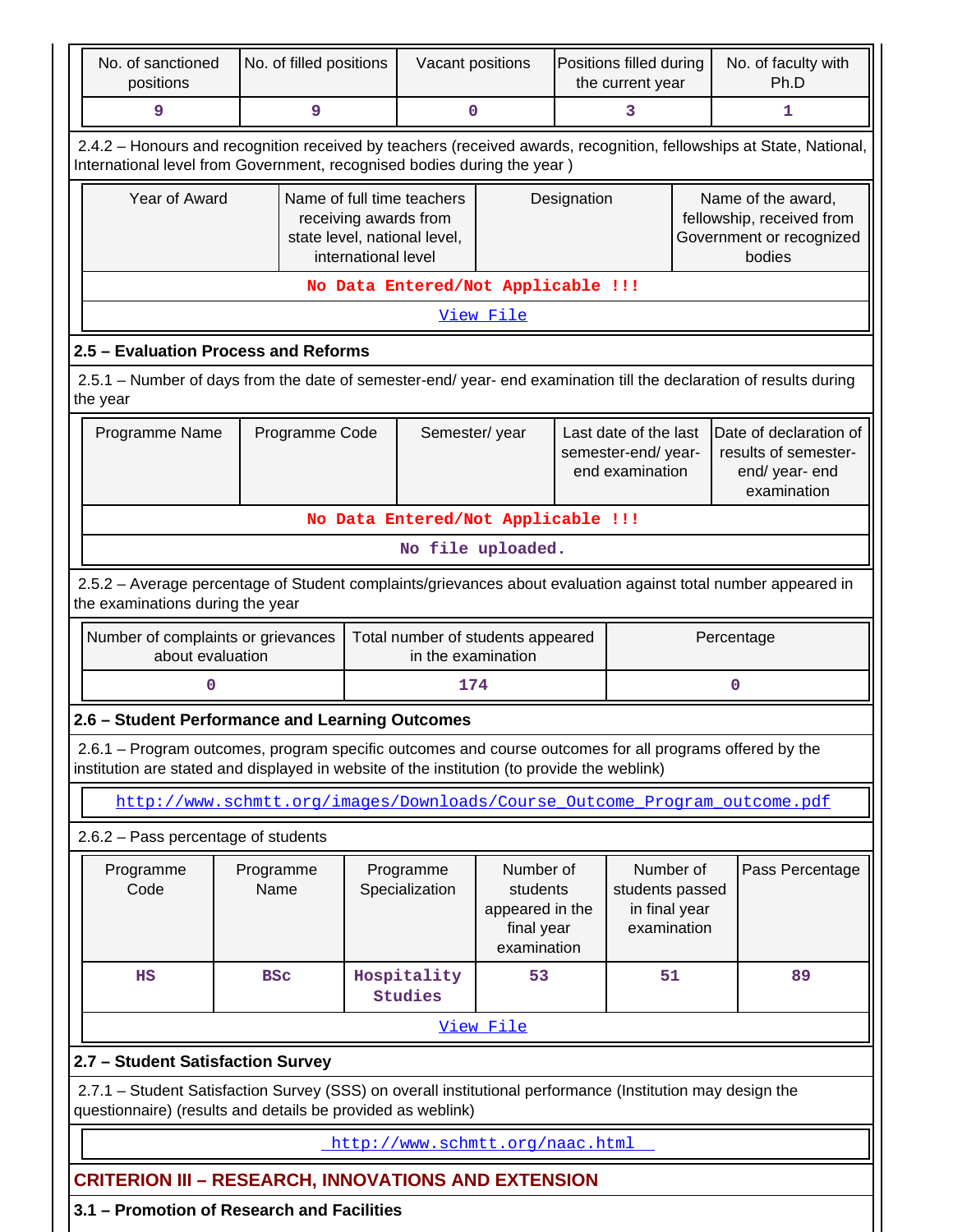| 3.1.1 - The institution provides seed money to its teachers for research                                                                 |                                                     |                                    |                         |                           |                                    |
|------------------------------------------------------------------------------------------------------------------------------------------|-----------------------------------------------------|------------------------------------|-------------------------|---------------------------|------------------------------------|
|                                                                                                                                          |                                                     | No                                 |                         |                           |                                    |
|                                                                                                                                          |                                                     |                                    | No file uploaded.       |                           |                                    |
| 3.1.2 - Teachers awarded National/International fellowship for advanced studies/ research during the year                                |                                                     |                                    |                         |                           |                                    |
| <b>Type</b>                                                                                                                              | Name of the teacher<br>awarded the<br>fellowship    | Name of the award                  |                         | Date of award             | Awarding agency                    |
|                                                                                                                                          |                                                     | No Data Entered/Not Applicable !!! |                         |                           |                                    |
|                                                                                                                                          |                                                     |                                    | View File               |                           |                                    |
| 3.2 - Resource Mobilization for Research                                                                                                 |                                                     |                                    |                         |                           |                                    |
| 3.2.1 – Research funds sanctioned and received from various agencies, industry and other organisations                                   |                                                     |                                    |                         |                           |                                    |
| Nature of the Project                                                                                                                    | Duration                                            | Name of the funding<br>agency      |                         | Total grant<br>sanctioned | Amount received<br>during the year |
|                                                                                                                                          |                                                     | No Data Entered/Not Applicable !!! |                         |                           |                                    |
|                                                                                                                                          |                                                     |                                    | View File               |                           |                                    |
| 3.2.2 - Number of ongoing research projects per teacher funded by government and non-government agencies<br>during the years             |                                                     |                                    |                         |                           |                                    |
|                                                                                                                                          |                                                     | 0                                  |                         |                           |                                    |
| 3.3 - Innovation Ecosystem                                                                                                               |                                                     |                                    |                         |                           |                                    |
| 3.3.1 - Workshops/Seminars Conducted on Intellectual Property Rights (IPR) and Industry-Academia Innovative<br>practices during the year |                                                     |                                    |                         |                           |                                    |
| Title of workshop/seminar                                                                                                                |                                                     | Name of the Dept.                  |                         |                           | Date                               |
|                                                                                                                                          |                                                     | No Data Entered/Not Applicable !!! |                         |                           |                                    |
|                                                                                                                                          |                                                     |                                    | View File               |                           |                                    |
| 3.3.2 - Awards for Innovation won by Institution/Teachers/Research scholars/Students during the year                                     |                                                     |                                    |                         |                           |                                    |
| Title of the innovation                                                                                                                  | Name of Awardee                                     | Awarding Agency                    |                         | Date of award             | Category                           |
| Multinational<br>sugar free<br>sweets and<br>desert online<br>and counter<br>serive                                                      | Ms. Mundra<br>Adhav                                 | <b>SEFS SCHMTT</b>                 |                         | 18/11/2018                | <b>COLLEG ELEVEL</b>               |
|                                                                                                                                          |                                                     |                                    | View File               |                           |                                    |
| 3.3.3 - No. of Incubation centre created, start-ups incubated on campus during the year                                                  |                                                     |                                    |                         |                           |                                    |
| Incubation<br>Center                                                                                                                     | Name                                                | Sponsered By                       | Name of the<br>Start-up | Nature of Start-<br>up    | Date of<br>Commencement            |
| <b>SCHMTT</b>                                                                                                                            | <b>SCHMTT</b><br><b>INNOVATION</b><br><b>CENTER</b> | <b>SPPU PUMBA</b>                  | HOSPITALITY             | HOSPITLAITY               | 08/03/2019                         |
|                                                                                                                                          |                                                     |                                    | View File               |                           |                                    |
| 3.4 - Research Publications and Awards                                                                                                   |                                                     |                                    |                         |                           |                                    |
| $3.4.1$ – Ph. Ds awarded during the year                                                                                                 |                                                     |                                    |                         |                           |                                    |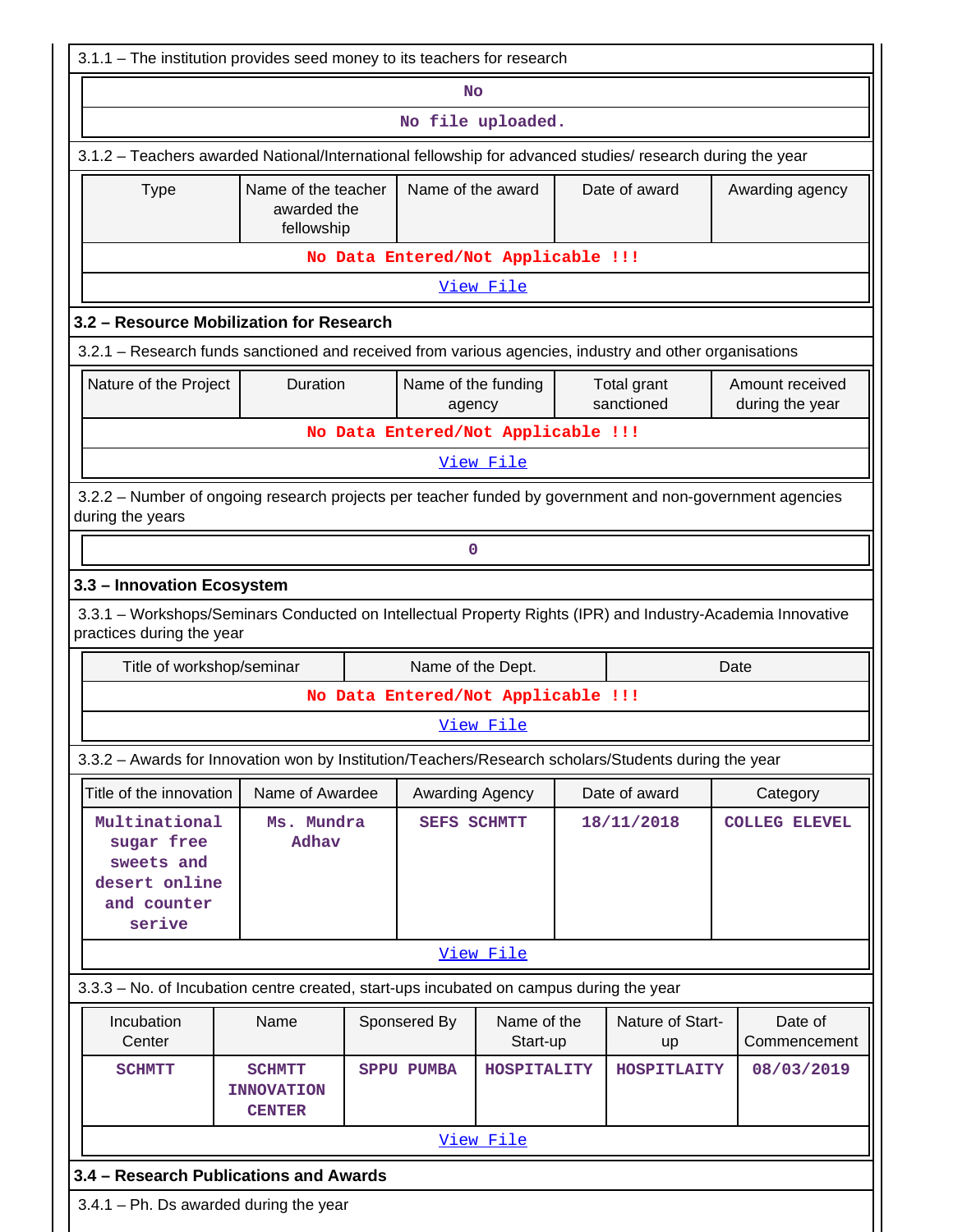|                                                                                                                                                                       | Name of the Department         |                        |                       |                                    |                                                                    | Number of PhD's Awarded |                                                                    |  |  |  |
|-----------------------------------------------------------------------------------------------------------------------------------------------------------------------|--------------------------------|------------------------|-----------------------|------------------------------------|--------------------------------------------------------------------|-------------------------|--------------------------------------------------------------------|--|--|--|
|                                                                                                                                                                       | <b>NIL</b>                     |                        | 0                     |                                    |                                                                    |                         |                                                                    |  |  |  |
| 3.4.2 - Research Publications in the Journals notified on UGC website during the year                                                                                 |                                |                        |                       |                                    |                                                                    |                         |                                                                    |  |  |  |
| <b>Type</b>                                                                                                                                                           | Department                     |                        | Number of Publication |                                    |                                                                    |                         | Average Impact Factor (if<br>any)                                  |  |  |  |
| National<br>5.62<br>3<br>HOSPITALITY                                                                                                                                  |                                |                        |                       |                                    |                                                                    |                         |                                                                    |  |  |  |
|                                                                                                                                                                       |                                |                        | View File             |                                    |                                                                    |                         |                                                                    |  |  |  |
| 3.4.3 - Books and Chapters in edited Volumes / Books published, and papers in National/International Conference<br>Proceedings per Teacher during the year            |                                |                        |                       |                                    |                                                                    |                         |                                                                    |  |  |  |
|                                                                                                                                                                       | Department                     |                        |                       |                                    | <b>Number of Publication</b>                                       |                         |                                                                    |  |  |  |
|                                                                                                                                                                       | <b>MANAGEMENT</b>              |                        |                       |                                    | 1                                                                  |                         |                                                                    |  |  |  |
|                                                                                                                                                                       |                                |                        | View File             |                                    |                                                                    |                         |                                                                    |  |  |  |
| 3.4.4 - Patents published/awarded during the year                                                                                                                     |                                |                        |                       |                                    |                                                                    |                         |                                                                    |  |  |  |
| <b>Patent Details</b>                                                                                                                                                 | Patent status                  |                        |                       | <b>Patent Number</b>               |                                                                    |                         | Date of Award                                                      |  |  |  |
|                                                                                                                                                                       |                                |                        |                       | No Data Entered/Not Applicable !!! |                                                                    |                         |                                                                    |  |  |  |
|                                                                                                                                                                       |                                |                        | View File             |                                    |                                                                    |                         |                                                                    |  |  |  |
| 3.4.5 - Bibliometrics of the publications during the last academic year based on average citation index in Scopus/<br>Web of Science or PubMed/ Indian Citation Index |                                |                        |                       |                                    |                                                                    |                         |                                                                    |  |  |  |
| Title of the<br>Name of<br>Author<br>Paper                                                                                                                            | Title of journal               | Year of<br>publication |                       | <b>Citation Index</b>              | Institutional<br>affiliation as<br>mentioned in<br>the publication |                         | Number of<br>citations<br>excluding self<br>citation               |  |  |  |
| <b>NA</b><br><b>NA</b>                                                                                                                                                | <b>NA</b>                      | 2019                   |                       | 0                                  | <b>NA</b>                                                          |                         | 0                                                                  |  |  |  |
|                                                                                                                                                                       |                                |                        | View File             |                                    |                                                                    |                         |                                                                    |  |  |  |
| 3.4.6 - h-Index of the Institutional Publications during the year. (based on Scopus/ Web of science)                                                                  |                                |                        |                       |                                    |                                                                    |                         |                                                                    |  |  |  |
| Title of the<br>Name of<br>Author<br>Paper                                                                                                                            | Title of journal               | Year of<br>publication |                       | h-index                            | Number of<br>citations<br>excluding self<br>citation               |                         | Institutional<br>affiliation as<br>mentioned in<br>the publication |  |  |  |
|                                                                                                                                                                       |                                |                        |                       | No Data Entered/Not Applicable !!! |                                                                    |                         |                                                                    |  |  |  |
|                                                                                                                                                                       |                                |                        | View File             |                                    |                                                                    |                         |                                                                    |  |  |  |
| 3.4.7 - Faculty participation in Seminars/Conferences and Symposia during the year                                                                                    |                                |                        |                       |                                    |                                                                    |                         |                                                                    |  |  |  |
| Number of Faculty                                                                                                                                                     | International                  | National               |                       | <b>State</b>                       |                                                                    |                         | Local                                                              |  |  |  |
| Attended/Semina<br>rs/Workshops                                                                                                                                       | 0                              | $\mathbf 0$            |                       | 10                                 |                                                                    |                         | $\mathbf 0$                                                        |  |  |  |
| Presented<br>papers                                                                                                                                                   | $\mathbf 0$                    | $\mathbf 0$            |                       | 1                                  |                                                                    |                         | 0                                                                  |  |  |  |
|                                                                                                                                                                       |                                |                        | View File             |                                    |                                                                    |                         |                                                                    |  |  |  |
| 3.5 - Consultancy                                                                                                                                                     |                                |                        |                       |                                    |                                                                    |                         |                                                                    |  |  |  |
| 3.5.1 - Revenue generated from Consultancy during the year                                                                                                            |                                |                        |                       |                                    |                                                                    |                         |                                                                    |  |  |  |
| Name of the Consultan(s)<br>department                                                                                                                                | Name of consultancy<br>project |                        |                       | Consulting/Sponsoring<br>Agency    |                                                                    |                         | Revenue generated<br>(amount in rupees)                            |  |  |  |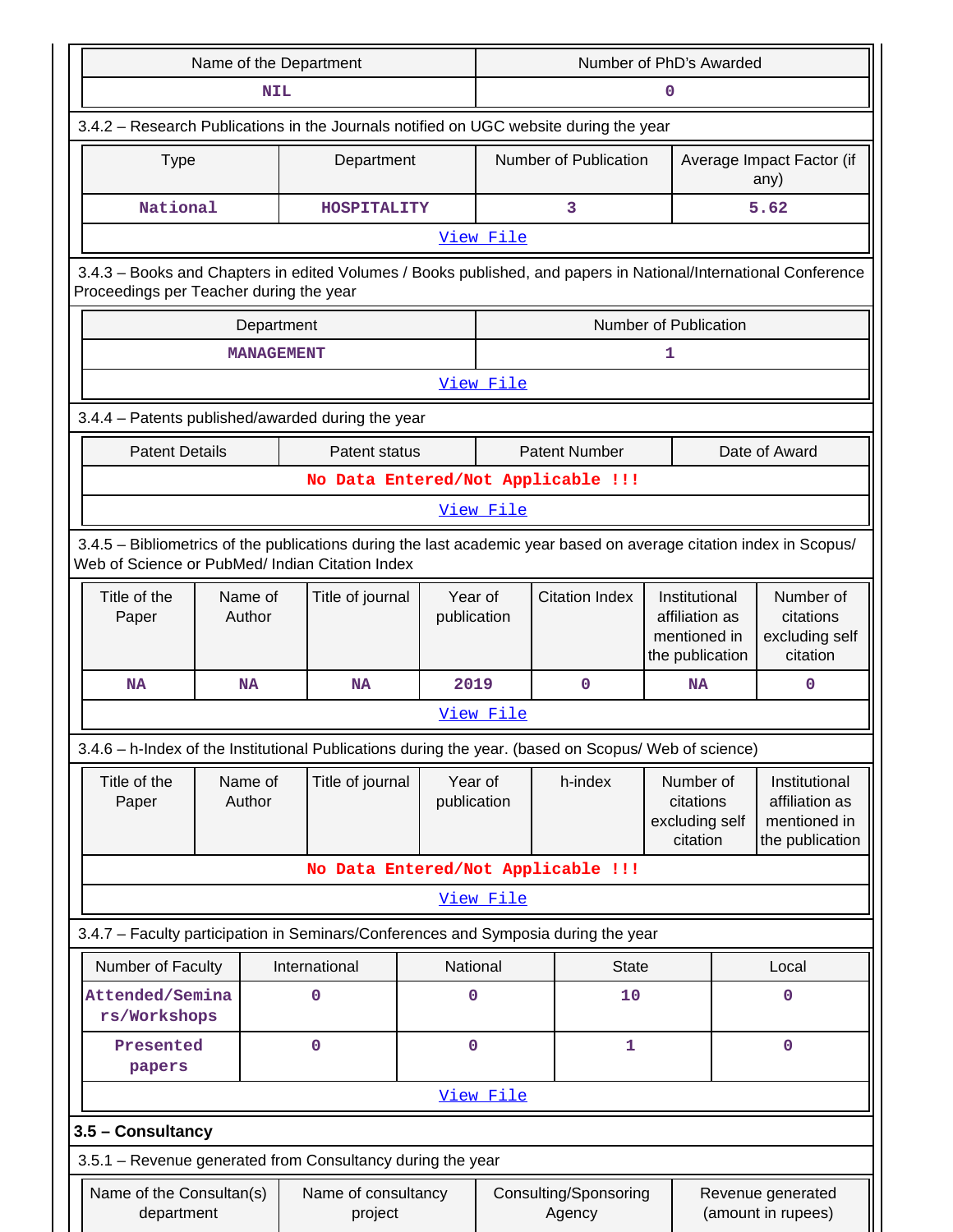| nil                                                                                                                                                                                                                |  | nil                                             | nil                          |           |                                            |  |                                            |  |
|--------------------------------------------------------------------------------------------------------------------------------------------------------------------------------------------------------------------|--|-------------------------------------------------|------------------------------|-----------|--------------------------------------------|--|--------------------------------------------|--|
| View File                                                                                                                                                                                                          |  |                                                 |                              |           |                                            |  |                                            |  |
| 3.5.2 – Revenue generated from Corporate Training by the institution during the year                                                                                                                               |  |                                                 |                              |           |                                            |  |                                            |  |
| Name of the<br>Consultan(s)<br>department                                                                                                                                                                          |  | Title of the<br>programme                       | Agency seeking /<br>training |           | Revenue generated<br>(amount in rupees)    |  | Number of trainees                         |  |
| <b>NIL</b>                                                                                                                                                                                                         |  | <b>NIL</b>                                      | <b>NIL</b>                   |           |                                            |  |                                            |  |
|                                                                                                                                                                                                                    |  |                                                 |                              | View File |                                            |  |                                            |  |
| 3.6 - Extension Activities                                                                                                                                                                                         |  |                                                 |                              |           |                                            |  |                                            |  |
| 3.6.1 - Number of extension and outreach programmes conducted in collaboration with industry, community and<br>Non- Government Organisations through NSS/NCC/Red cross/Youth Red Cross (YRC) etc., during the year |  |                                                 |                              |           |                                            |  |                                            |  |
| Title of the activities                                                                                                                                                                                            |  | Organising unit/agency/<br>collaborating agency |                              |           | Number of teachers<br>participated in such |  | Number of students<br>participated in such |  |

 $\mathbf{I}$ 

|                                          | collaborating agency | participated in such<br>activities | participated in such<br>activities |
|------------------------------------------|----------------------|------------------------------------|------------------------------------|
| Z.P. SCHOOL WALLS<br><b>PAINTING</b>     | <b>NSS</b>           | 1                                  | 25                                 |
| Tree Plantatin at<br>Z.P. SCHOOL         | <b>NSS</b>           | 1                                  | 25                                 |
| SWATCHHA BHARAT<br><b>ABHIYAN</b>        | <b>NSS</b>           | 1                                  | 25                                 |
| <b>VILLAGE SURVEY</b>                    | NSS                  | 1                                  | 25                                 |
| <b>SAVE WATER DRIVE</b>                  | NSS                  | 1                                  | 25                                 |
| TEMPLE CLEANING                          | NSS                  | 1                                  | 25                                 |
| <b>HEALTH HYGINE</b><br><b>AWARENESS</b> | <b>NSS</b>           | 1                                  | 25                                 |
|                                          |                      | View File                          |                                    |

3.6.2 – Awards and recognition received for extension activities from Government and other recognized bodies during the year

| Name of the activity | Award/Recognition | <b>Awarding Bodies</b> |  |  |  |  |  |
|----------------------|-------------------|------------------------|--|--|--|--|--|
| <b>NIL</b>           | <b>NIL</b>        | <b>NIL</b>             |  |  |  |  |  |
| View File            |                   |                        |  |  |  |  |  |

3.6.3 – Students participating in extension activities with Government Organisations, Non-Government Organisations and programmes such as Swachh Bharat, Aids Awareness, Gender Issue, etc. during the year

| Name of the scheme | Organising unit/Agen<br>cy/collaborating<br>agency | Name of the activity          | Number of teachers<br>participated in such<br>activites | Number of students<br>participated in such<br>activites |
|--------------------|----------------------------------------------------|-------------------------------|---------------------------------------------------------|---------------------------------------------------------|
| <b>NSS</b>         | <b>SPPU NSS</b>                                    | School outer<br>wall Painting |                                                         | 25                                                      |
| <b>NSS</b>         | <b>SPPU NSS</b>                                    | School tree<br>painting       |                                                         | 25                                                      |
| <b>NSS</b>         | <b>SPPU NSS</b>                                    | Save girl child<br>rally      |                                                         | 25                                                      |
| <b>NSS</b>         | <b>SPPU NSS</b>                                    | Swatch Bharat<br>Abhiyan      |                                                         | 25                                                      |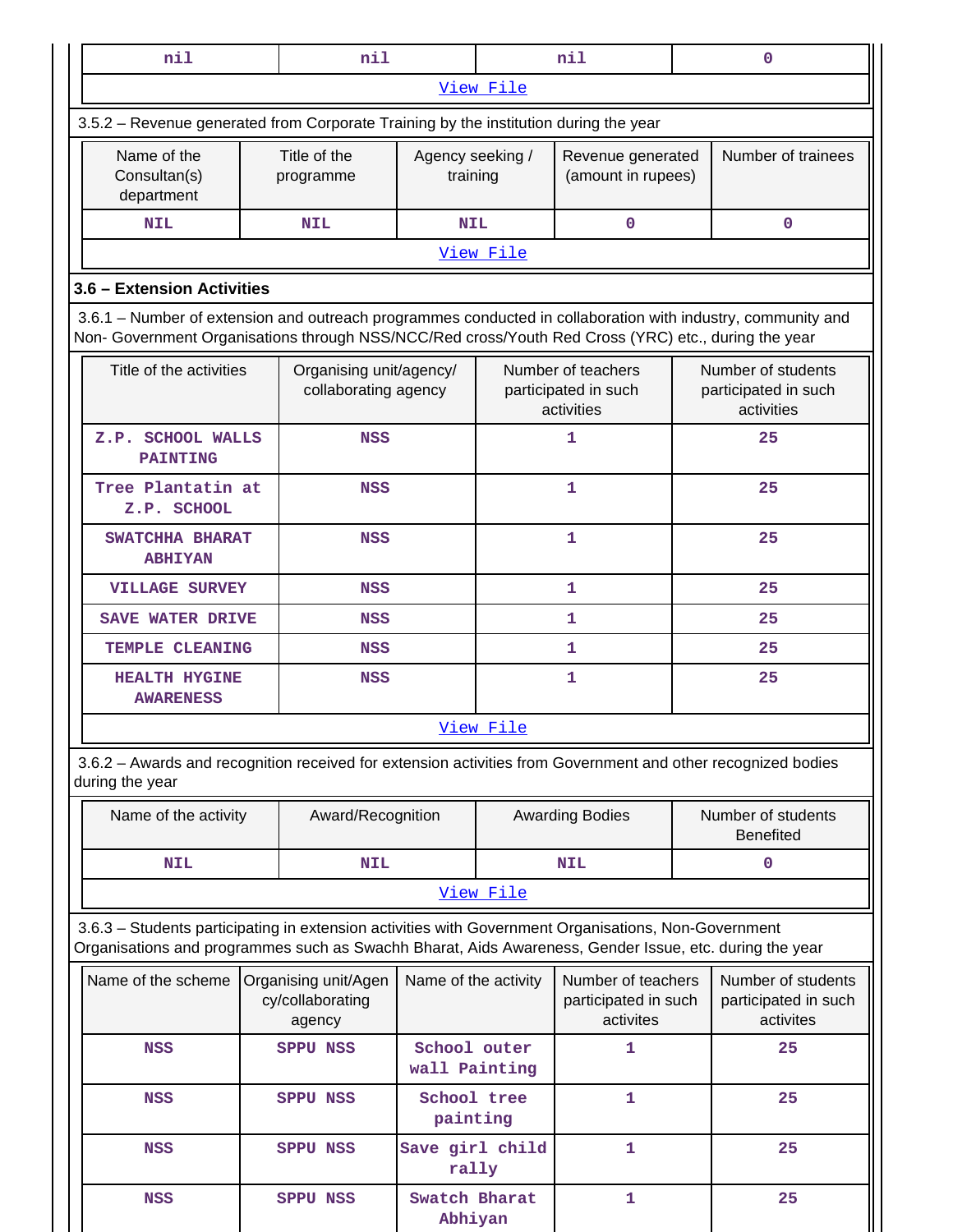| <b>NSS</b>                                                                                                                                               |                         | <b>SPPU NSS</b>         |                               |                                                                                                   | Village survey              |            | 1                  | 25             |
|----------------------------------------------------------------------------------------------------------------------------------------------------------|-------------------------|-------------------------|-------------------------------|---------------------------------------------------------------------------------------------------|-----------------------------|------------|--------------------|----------------|
| <b>NSS</b>                                                                                                                                               |                         | <b>SPPU NSS</b>         |                               |                                                                                                   | Save water<br>drive         |            | 1                  | 25             |
| <b>NSS</b>                                                                                                                                               |                         | <b>SPPU NSS</b>         |                               |                                                                                                   | Temple cleaning             | 1          |                    | 25             |
| <b>NSS</b>                                                                                                                                               |                         | <b>SPPU NSS</b>         |                               |                                                                                                   | Health hygiene<br>awareness |            | 1                  | 25             |
| <b>NSS</b>                                                                                                                                               |                         | <b>SPPU NSS</b>         |                               |                                                                                                   | Road Safety<br>Abhiyan      |            | 1                  | 16             |
|                                                                                                                                                          |                         |                         |                               |                                                                                                   | View File                   |            |                    |                |
| 3.7 - Collaborations                                                                                                                                     |                         |                         |                               |                                                                                                   |                             |            |                    |                |
| 3.7.1 – Number of Collaborative activities for research, faculty exchange, student exchange during the year                                              |                         |                         |                               |                                                                                                   |                             |            |                    |                |
| Nature of activity                                                                                                                                       |                         |                         | Participant                   |                                                                                                   | Source of financial support |            |                    | Duration       |
| <b>NIL</b>                                                                                                                                               |                         |                         | $\mathbf 0$                   |                                                                                                   |                             | <b>NIL</b> |                    | $\mathbf 0$    |
|                                                                                                                                                          |                         |                         |                               |                                                                                                   | View File                   |            |                    |                |
| 3.7.2 - Linkages with institutions/industries for internship, on-the- job training, project work, sharing of research<br>facilities etc. during the year |                         |                         |                               |                                                                                                   |                             |            |                    |                |
| Nature of linkage                                                                                                                                        | Title of the<br>linkage |                         |                               | Name of the<br>partnering<br>institution/<br>industry<br>/research lab<br>with contact<br>details | <b>Duration From</b>        |            | <b>Duration To</b> | Participant    |
| Training                                                                                                                                                 | Internship<br>Placement |                         |                               | Sheraton<br>Gran Pune                                                                             | 01/11/2018                  |            | 31/05/2019         | 6              |
| Training                                                                                                                                                 | Internship<br>Placement |                         |                               | Hotel Hubli                                                                                       | 01/11/2018                  |            | 31/05/2019         | 1              |
| Training                                                                                                                                                 |                         | Internship<br>Placement |                               | Sensimar<br>Lagoon                                                                                | 01/11/2018                  |            | 31/05/2019         | 7              |
| Training                                                                                                                                                 | Placement               | Internship              |                               | Lux Belle<br>Mare                                                                                 | 01/11/2018                  |            | 31/05/2019         | 3              |
| Training                                                                                                                                                 | Placement               | Internship              |                               | Copthorne<br>Queenstown                                                                           | 01/11/2018                  |            | 31/05/2019         | 5              |
| Training                                                                                                                                                 | Placement               | Internship              | Raydges<br>Lakeland<br>Resort |                                                                                                   | 01/11/2018                  |            | 31/05/2019         | 2 <sup>1</sup> |
| Training                                                                                                                                                 | Placement               | Internship              |                               | Star Bucks<br>Pune                                                                                | 01/11/2018                  |            | 31/05/2019         | 1              |
| Training                                                                                                                                                 | Placement               | Internship              |                               | Lux Grande<br>Goube                                                                               | 01/11/2018                  |            | 31/05/2019         | 7              |
| Training                                                                                                                                                 | Placement               | Internship              |                               | Westin Pune                                                                                       | 01/11/2018                  |            | 31/05/2019         | 4              |
| Training                                                                                                                                                 | Placement               | Internship              |                               | Taj Gateway<br>Pune                                                                               | 01/11/2018                  |            | 31/05/2019         | $\overline{a}$ |
| Training                                                                                                                                                 | Internship<br>Placement |                         |                               | Sheraton<br>Grand<br>Bangalore                                                                    | 01/11/2018                  |            | 31/05/2019         | $\overline{2}$ |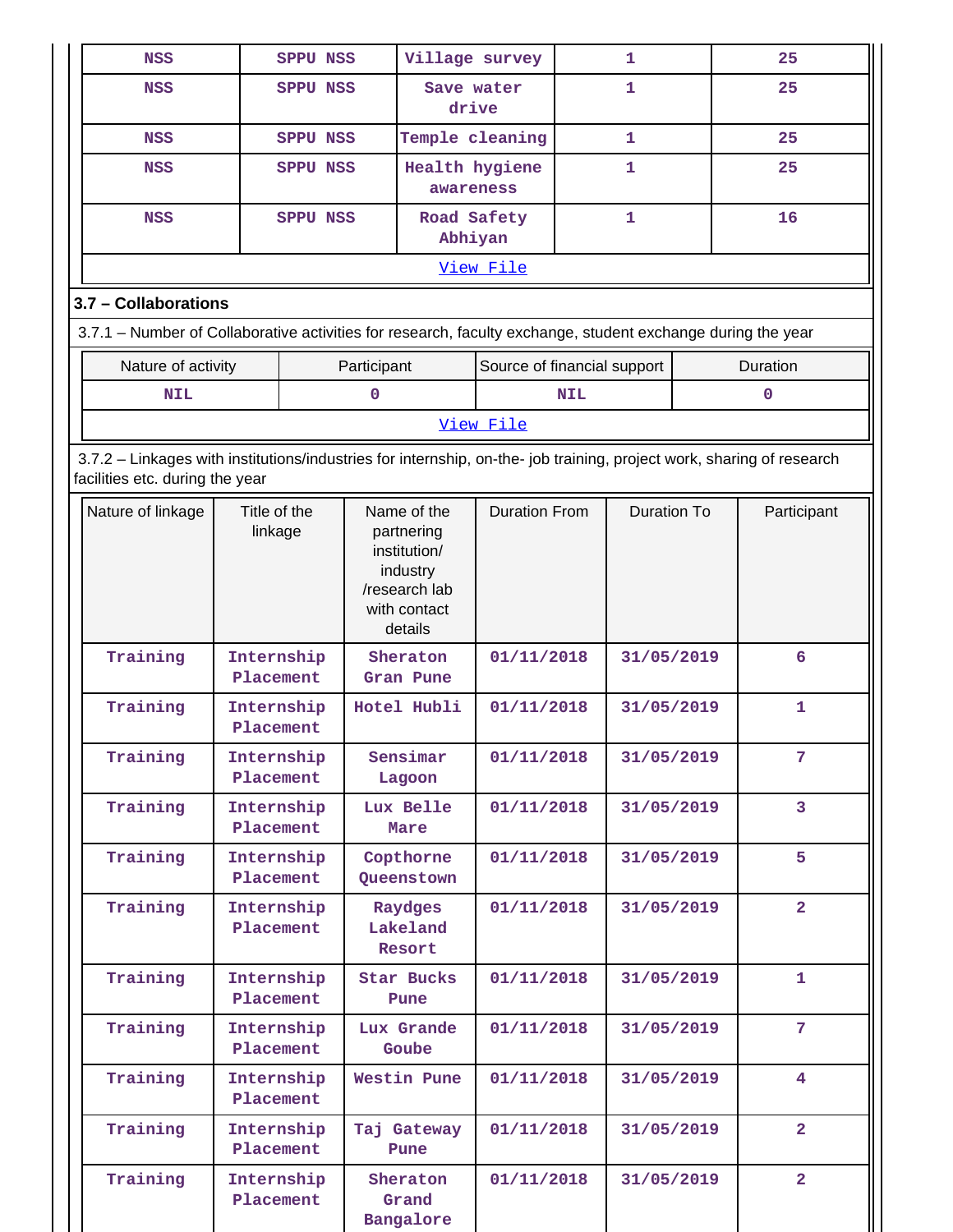| Training                    |                         | Internship<br>Placement | Domaine de<br>LOrangerai                                                                                               | 01/11/2018                                     | 31/05/2019                     |  | $\overline{3}$                               |
|-----------------------------|-------------------------|-------------------------|------------------------------------------------------------------------------------------------------------------------|------------------------------------------------|--------------------------------|--|----------------------------------------------|
| Training                    | Internship<br>Placement |                         | Ramee Grand<br>Pune                                                                                                    | 01/11/2018                                     | 31/05/2019                     |  | $\overline{2}$                               |
| Training                    |                         | Internship<br>Placement | Grand<br>Mercure New<br>Zealand                                                                                        | 01/11/2018                                     | 31/05/2019                     |  | 4                                            |
| Training                    |                         | Internship<br>Placement | EIH                                                                                                                    | 01/11/2018                                     | 31/05/2019                     |  | $\overline{2}$                               |
| Training                    |                         | Internship<br>Placement | Sayaji<br>Kolhapur                                                                                                     | 01/11/2018                                     | 31/05/2019                     |  | $\mathbf{1}$                                 |
| Training                    |                         | Internship<br>Placement | Hotel Long<br><b>Beach</b>                                                                                             | 01/11/2018                                     | 31/05/2019                     |  | 1                                            |
| Training                    |                         | Internship<br>Placement | Tarawade<br>Clarks Inn                                                                                                 | 01/11/2018                                     | 31/05/2019                     |  | 1                                            |
| Training                    |                         | Internship<br>Placement | Alizee                                                                                                                 | 01/11/2018                                     | 31/05/2019                     |  | $\mathbf{1}$                                 |
| Training                    |                         | Internship<br>Placement | Westin<br>Mauritius                                                                                                    | 01/11/2018                                     | 31/05/2019                     |  | 1                                            |
| Training                    |                         | Internship<br>Placement | Hyatt Place<br>Pune                                                                                                    | 01/11/2018                                     | 31/05/2019                     |  | $\mathbf{1}$                                 |
| Training                    |                         | Internship<br>Placement | Shanti<br>Maurice                                                                                                      | 01/11/2018                                     | 31/05/2019                     |  | $\mathbf{1}$                                 |
|                             |                         |                         |                                                                                                                        | View File                                      |                                |  |                                              |
| houses etc. during the year |                         |                         | 3.7.3 - MoUs signed with institutions of national, international importance, other institutions, industries, corporate |                                                |                                |  | Number of                                    |
| Organisation                |                         |                         | Date of MoU signed                                                                                                     | Purpose/Activities                             |                                |  | students/teachers<br>participated under MoUs |
|                             |                         |                         | No Data Entered/Not Applicable !!!                                                                                     |                                                |                                |  |                                              |
|                             |                         |                         |                                                                                                                        | View File                                      |                                |  |                                              |
|                             |                         |                         | <b>CRITERION IV - INFRASTRUCTURE AND LEARNING RESOURCES</b>                                                            |                                                |                                |  |                                              |
| 4.1 - Physical Facilities   |                         |                         | 4.1.1 - Budget allocation, excluding salary for infrastructure augmentation during the year                            |                                                |                                |  |                                              |
|                             |                         |                         | Budget allocated for infrastructure augmentation                                                                       | Budget utilized for infrastructure development |                                |  |                                              |
|                             |                         | 410000                  |                                                                                                                        | 306947                                         |                                |  |                                              |
|                             |                         |                         | 4.1.2 - Details of augmentation in infrastructure facilities during the year                                           |                                                |                                |  |                                              |
|                             |                         | <b>Facilities</b>       |                                                                                                                        |                                                | <b>Existing or Newly Added</b> |  |                                              |
|                             |                         | Campus Area             |                                                                                                                        | Existing                                       |                                |  |                                              |
|                             |                         | Class rooms             |                                                                                                                        |                                                | Existing                       |  |                                              |
|                             |                         | Laboratories            |                                                                                                                        |                                                | Existing                       |  |                                              |
|                             |                         | Seminar Halls           |                                                                                                                        |                                                | Existing                       |  |                                              |
|                             |                         |                         | Classrooms with LCD facilities                                                                                         |                                                | Existing                       |  |                                              |
|                             |                         | Video Centre            |                                                                                                                        |                                                | Existing                       |  |                                              |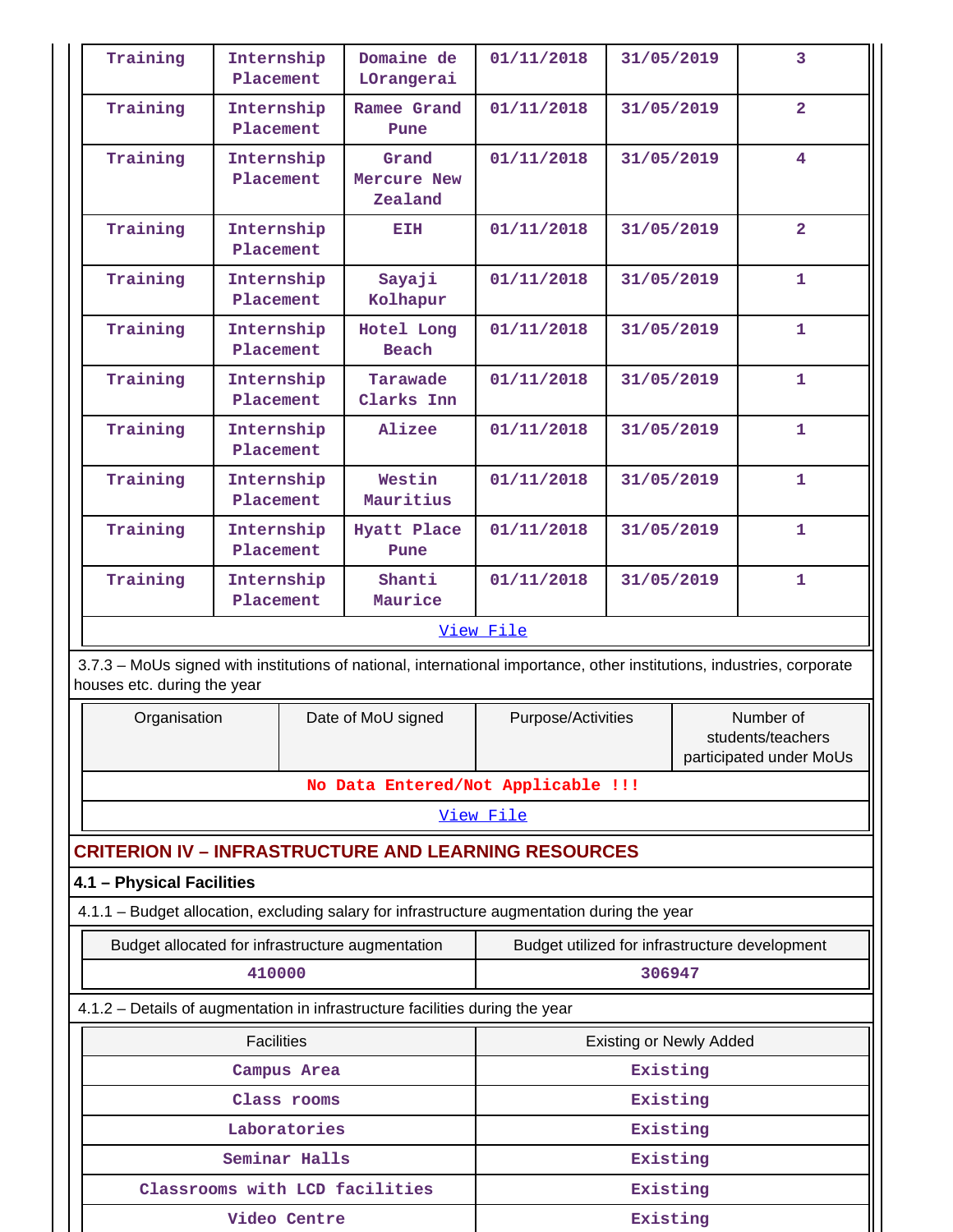| Value of the equipment purchased<br>during the year (rs. in lakhs)                                                                             |                              |                 |                                                                            | Existing                   |                     |                                                                                                                                                                                                                |                    |                                 |               |
|------------------------------------------------------------------------------------------------------------------------------------------------|------------------------------|-----------------|----------------------------------------------------------------------------|----------------------------|---------------------|----------------------------------------------------------------------------------------------------------------------------------------------------------------------------------------------------------------|--------------------|---------------------------------|---------------|
|                                                                                                                                                |                              |                 | Classrooms with Wi-Fi OR LAN                                               |                            | Existing            |                                                                                                                                                                                                                |                    |                                 |               |
| 4.2 - Library as a Learning Resource                                                                                                           |                              |                 |                                                                            |                            |                     |                                                                                                                                                                                                                |                    |                                 |               |
|                                                                                                                                                |                              |                 | 4.2.1 - Library is automated {Integrated Library Management System (ILMS)} |                            |                     |                                                                                                                                                                                                                |                    |                                 |               |
|                                                                                                                                                | Name of the ILMS<br>software |                 | Nature of automation (fully<br>or patially)                                |                            |                     | Version                                                                                                                                                                                                        |                    | Year of automation              |               |
|                                                                                                                                                | SLIM <sub>21</sub>           |                 | Partially                                                                  |                            |                     | 3.6.0.31681                                                                                                                                                                                                    |                    | 2009                            |               |
| 4.2.2 - Library Services                                                                                                                       |                              |                 |                                                                            |                            |                     |                                                                                                                                                                                                                |                    |                                 |               |
| Library<br>Service Type                                                                                                                        |                              | Existing        |                                                                            |                            | Newly Added         |                                                                                                                                                                                                                |                    | Total                           |               |
| <b>Text Books</b>                                                                                                                              |                              | 1168            | 240696                                                                     | 151                        |                     | 86000                                                                                                                                                                                                          | 1319               |                                 | 326696        |
| Reference<br><b>Books</b>                                                                                                                      |                              | $\mathbf 0$     | $\mathbf 0$                                                                | 0                          |                     | $\mathbf{0}$                                                                                                                                                                                                   | $\mathbf{0}$       |                                 | $\mathbf{0}$  |
| e-Books                                                                                                                                        |                              | 11000           | 13570                                                                      | 0                          |                     | 13570                                                                                                                                                                                                          | 11000              |                                 | 27140         |
| e-Journals                                                                                                                                     |                              | 22              | 13570                                                                      | 0                          |                     | 13570                                                                                                                                                                                                          | 22                 |                                 | 27140         |
| Library<br>Automation                                                                                                                          |                              | $\mathbf 0$     | $\mathbf 0$                                                                | $\overline{a}$             |                     | 17700                                                                                                                                                                                                          | $\overline{a}$     |                                 | 17700         |
| Journals                                                                                                                                       |                              | 5               | 4590                                                                       | 3                          |                     | 7300                                                                                                                                                                                                           | 8                  |                                 | 11890         |
|                                                                                                                                                |                              |                 |                                                                            |                            |                     | 4.2.3 - E-content developed by teachers such as: e-PG- Pathshala, CEC (under e-PG- Pathshala CEC (Under<br>Graduate) SWAYAM other MOOCs platform NPTEL/NMEICT/any other Government initiatives & institutional |                    |                                 |               |
|                                                                                                                                                | Name of the Teacher          |                 | Name of the Module                                                         |                            |                     | Platformon which module<br>is developed                                                                                                                                                                        |                    | Date of launching e-<br>content |               |
|                                                                                                                                                |                              |                 |                                                                            |                            |                     | No Data Entered/Not Applicable !!!                                                                                                                                                                             |                    |                                 |               |
|                                                                                                                                                |                              |                 |                                                                            |                            | View File           |                                                                                                                                                                                                                |                    |                                 |               |
|                                                                                                                                                |                              |                 |                                                                            |                            |                     |                                                                                                                                                                                                                |                    |                                 |               |
| <b>Type</b>                                                                                                                                    | <b>Total Co</b><br>mputers   | Computer<br>Lab | Internet                                                                   | <b>Browsing</b><br>centers | Computer<br>Centers | Office                                                                                                                                                                                                         | Departme<br>nts    | Available<br><b>Bandwidt</b>    | <b>Others</b> |
|                                                                                                                                                |                              |                 |                                                                            |                            |                     |                                                                                                                                                                                                                |                    | h                               |               |
| Existin<br>g                                                                                                                                   | 30                           | $\mathbf{1}$    | 1                                                                          | $\mathbf 0$                | $\mathbf 0$         | $\mathbf{1}$                                                                                                                                                                                                   | 4                  | (MGBPS)<br>20                   | $\mathbf 0$   |
| Added                                                                                                                                          | $\mathbf 0$                  | $\mathbf 0$     | $\mathbf 0$                                                                | $\mathbf 0$                | $\mathbf 0$         | $\mathbf{1}$                                                                                                                                                                                                   | $\mathbf 0$        | $\mathbf 0$                     | $\mathbf 0$   |
| Total                                                                                                                                          | 30                           | 1               | 1                                                                          | 0                          | 0                   | $\overline{2}$                                                                                                                                                                                                 | 4                  | 20                              | 0             |
|                                                                                                                                                |                              |                 |                                                                            |                            |                     | 4.3.2 - Bandwidth available of internet connection in the Institution (Leased line)                                                                                                                            |                    |                                 |               |
|                                                                                                                                                |                              |                 |                                                                            | 20 MBPS/ GBPS              |                     |                                                                                                                                                                                                                |                    |                                 |               |
|                                                                                                                                                |                              |                 |                                                                            |                            |                     |                                                                                                                                                                                                                |                    |                                 |               |
| (Learning Management System (LMS) etc<br>4.3 - IT Infrastructure<br>4.3.1 - Technology Upgradation (overall)<br>4.3.3 - Facility for e-content |                              |                 | Name of the e-content development facility                                 |                            |                     | Provide the link of the videos and media centre and                                                                                                                                                            | recording facility |                                 |               |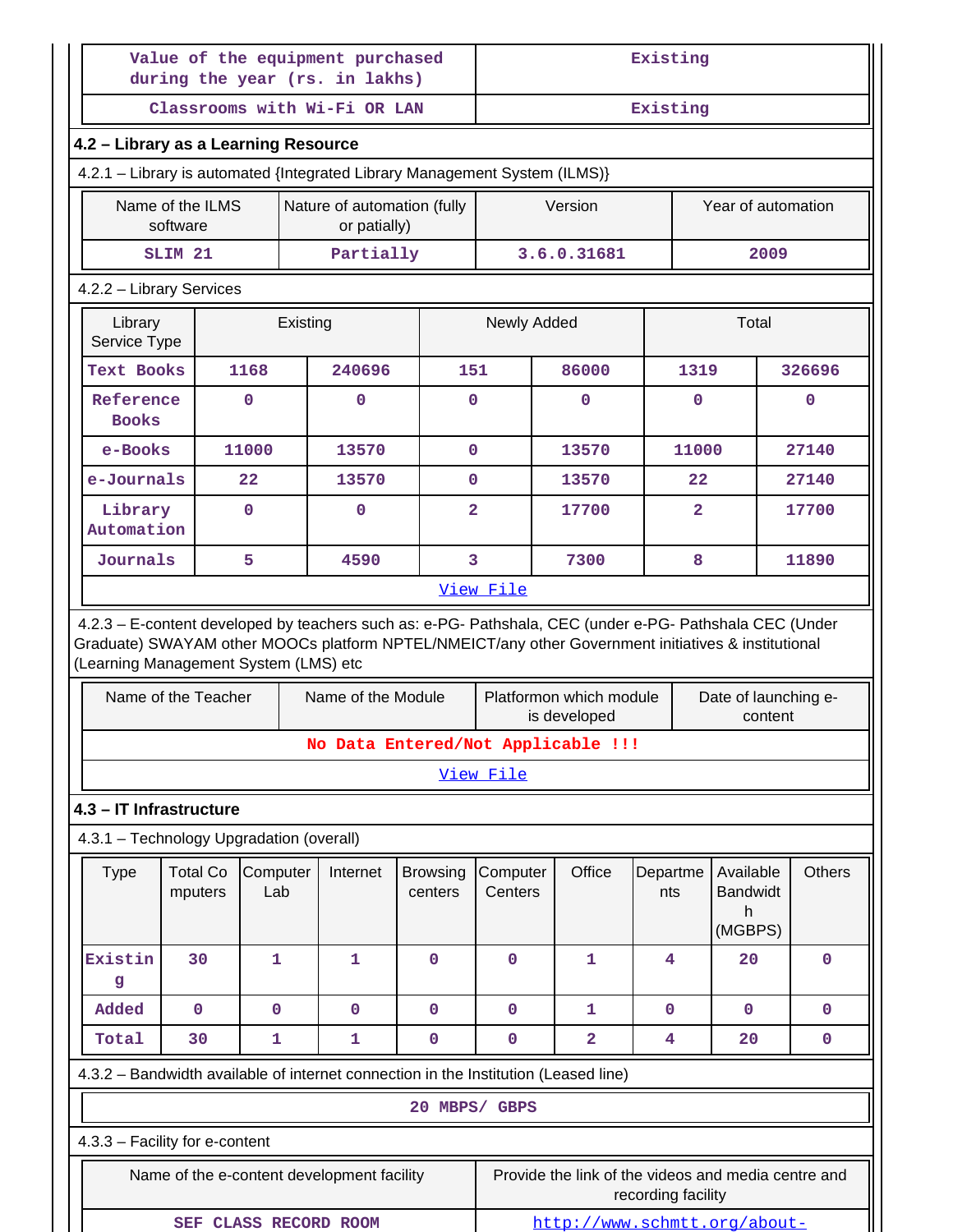# **4.4 – Maintenance of Campus Infrastructure**

4.4.1 – Expenditure incurred on maintenance of physical facilities and academic support facilities, excluding salary component, during the year

| Assigned Budget on<br>academic facilities | Expenditure incurred on<br>maintenance of academic<br>facilities | Assigned budget on<br>physical facilities | Expenditure incurredon<br>maintenance of physical<br>facilites |
|-------------------------------------------|------------------------------------------------------------------|-------------------------------------------|----------------------------------------------------------------|
| 520000                                    | 348791                                                           | 750000                                    | 698531                                                         |

4.4.2 – Procedures and policies for maintaining and utilizing physical, academic and support facilities - laboratory, library, sports complex, computers, classrooms etc. (maximum 500 words) (information to be available in institutional Website)

**The college has centralized maintenance department for the building maintenance. Any Maintenance (regarding carpentry, plumbing, civil, electrician) work required is carried out by in house personnel from maintenance department. Administration plans and takes decision on major infrastructure issues like painting, infrastructure changes to meet the University requirement. The procedure of daily cleaning, maintenance is followed and looked after by the Housekeeping Department of the institution. Infrastructure maintenance checklists are maintained in each area of the institution. Calibration and other precision measures for the equipment/ instruments are done on regular basis. Staff members are assigned duties to assist the lab assistants in ensuring that the instruments are maintained properly and calibrated on a daily basis. Critical equipments are regularly serviced. For maintaining and utilizing physical, academic and support facilities laboratory, library, sports complex, computers, classrooms the major steps taken for location, upkeep and maintenance of sensitive equipments. Institution has a generator / backup system for any electricity supply failure or voltage fluctuation. Regular garden work is maintained by maintenance department to keep campus green. Daily cleaning activity is scheduled for the cleanliness of the campus. Safe water supply at prominent places adequate number of water reservoirs is there in place. These water reservoirs are well maintained so that they conform to the standards of hygiene and safety enforced by the municipal authorities.**

http://www.schmtt.org/about-us/infrastructure.html

# **CRITERION V –STUDENT SUPPORT AND PROGRESSION**

#### **5.1 – Student Support**

5.1.1 – Scholarships and Financial Support

|                                         | Name/Title of the scheme                                                                     | Number of students | Amount in Rupees |
|-----------------------------------------|----------------------------------------------------------------------------------------------|--------------------|------------------|
| Financial Support<br>from institution   | <b>SEF SCHOLARSHIP</b>                                                                       | 11                 | 10000            |
| Financial Support<br>from Other Sources |                                                                                              |                    |                  |
| a) National                             | Scholarship for SC<br>provided by Samaj<br>Kalyan Yojana<br>Maharastra<br>GovtGOIpost matric | 11                 | 578435           |
| b) International                        | $\Omega$                                                                                     | O                  | O                |
|                                         |                                                                                              | View File          |                  |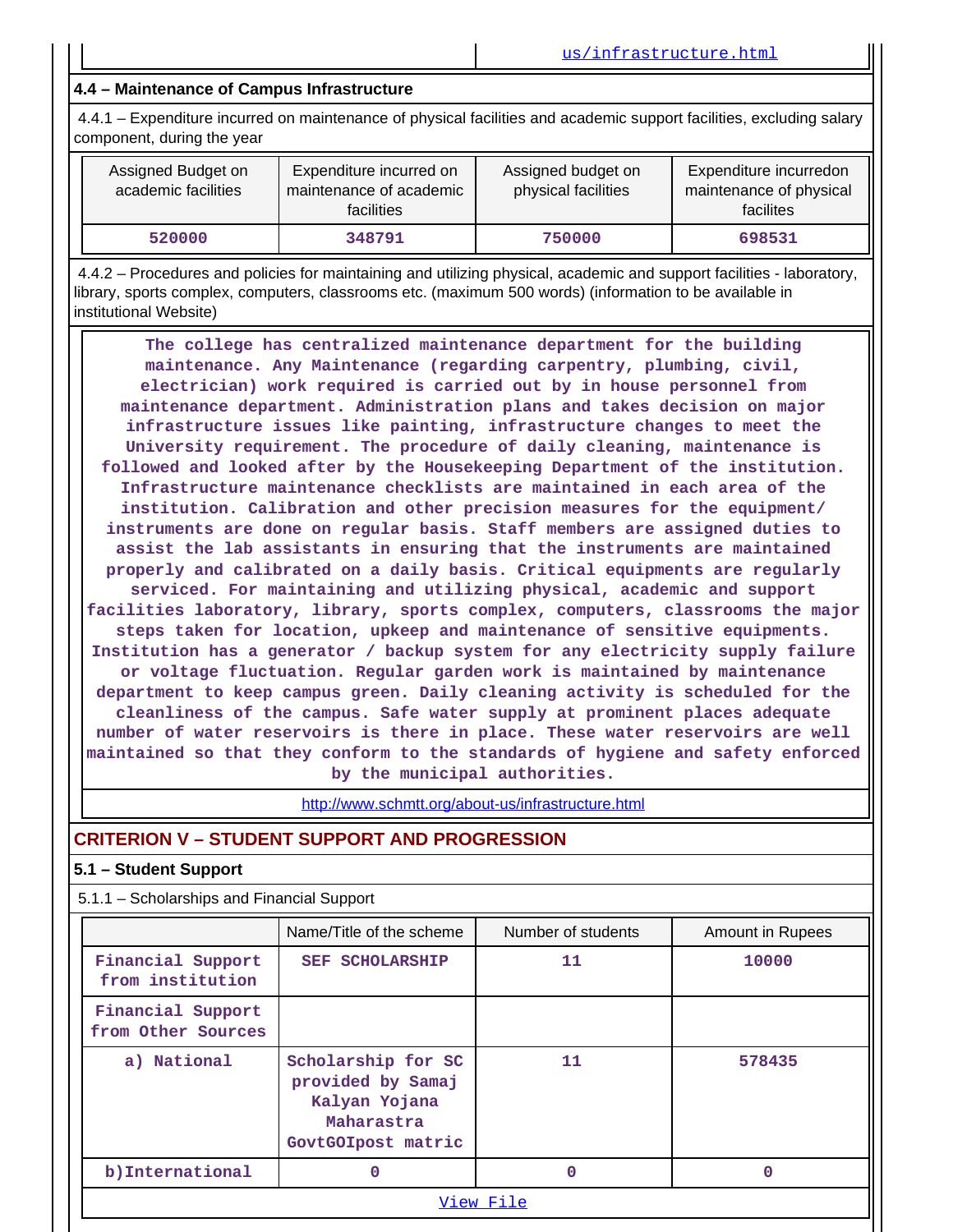5.1.2 – Number of capability enhancement and development schemes such as Soft skill development, Remedial coaching, Language lab, Bridge courses, Yoga, Meditation, Personal Counselling and Mentoring etc.,

| Name of the capability<br>enhancement scheme             | Date of implemetation | Number of students<br>enrolled | Agencies involved                  |
|----------------------------------------------------------|-----------------------|--------------------------------|------------------------------------|
| Career Counselling                                       | 23/06/2018            | 56                             | EducatorMr.Gaurav                  |
| career counseling                                        | 30/06/2018            | 52                             | Mr. Gaurav                         |
| Hospitality Carrer<br>Intenrational                      | 06/07/2018            | 29                             | Edu Vision                         |
| Hospitality Career<br>Intenrational                      | 11/07/2018            | 19                             | Edu Vision                         |
| Hospitality Career<br>Intenrational                      | 11/07/2018            | 21                             | <b>KK Mumbai</b>                   |
| Seminar on growth<br>careers in<br>hospitality           | 14/12/2018            | 22                             | <b>EClat Hospitality</b><br>Mumbai |
| Seminar on growth<br>careers in<br>hospitality           | 01/01/2019            | 32                             | SIEC Mumbai                        |
| Soft Skill<br>Development                                | 15/03/2019            | 35                             | <b>SEF</b>                         |
| Placement<br>opportunities in<br>Hospitality<br>Industry | 20/02/2019            | 35                             | <b>SEF</b>                         |
| Bridge Course                                            | 20/02/2019            | 15                             | <b>SCHMTT</b>                      |
| Yoga Meditation                                          | 27/07/2019            | 25                             | SFSA, Pune                         |
| Remdial Coaching                                         | 28/09/2019            | 30                             | <b>SEF</b>                         |
| Personal Counseling                                      | 24/08/2019            | 30                             | <b>SEF</b>                         |

5.1.3 – Students benefited by guidance for competitive examinations and career counselling offered by the institution during the year

|                                                                                                                                                                | Year                      | Name of the<br>scheme               | Number of<br>benefited<br>students for<br>competitive<br>examination | Number of<br>benefited<br>students by<br>career<br>counseling<br>activities | Number of<br>students who<br>have passedin<br>the comp. exam | Number of<br>studentsp placed |
|----------------------------------------------------------------------------------------------------------------------------------------------------------------|---------------------------|-------------------------------------|----------------------------------------------------------------------|-----------------------------------------------------------------------------|--------------------------------------------------------------|-------------------------------|
|                                                                                                                                                                | 2019                      | <b>CAREER</b><br><b>COUNSELLING</b> | O                                                                    | 177                                                                         | 0                                                            | 53                            |
|                                                                                                                                                                |                           |                                     |                                                                      | No file uploaded.                                                           |                                                              |                               |
| 5.1.4 – Institutional mechanism for transparency, timely redressal of student grievances, Prevention of sexual<br>harassment and ragging cases during the year |                           |                                     |                                                                      |                                                                             |                                                              |                               |
|                                                                                                                                                                | Total grievances received |                                     | Number of grievances redressed                                       |                                                                             | Avg. number of days for grievance<br>redressal               |                               |
|                                                                                                                                                                | 41                        |                                     | 41                                                                   |                                                                             | 23                                                           |                               |

**5.2 – Student Progression**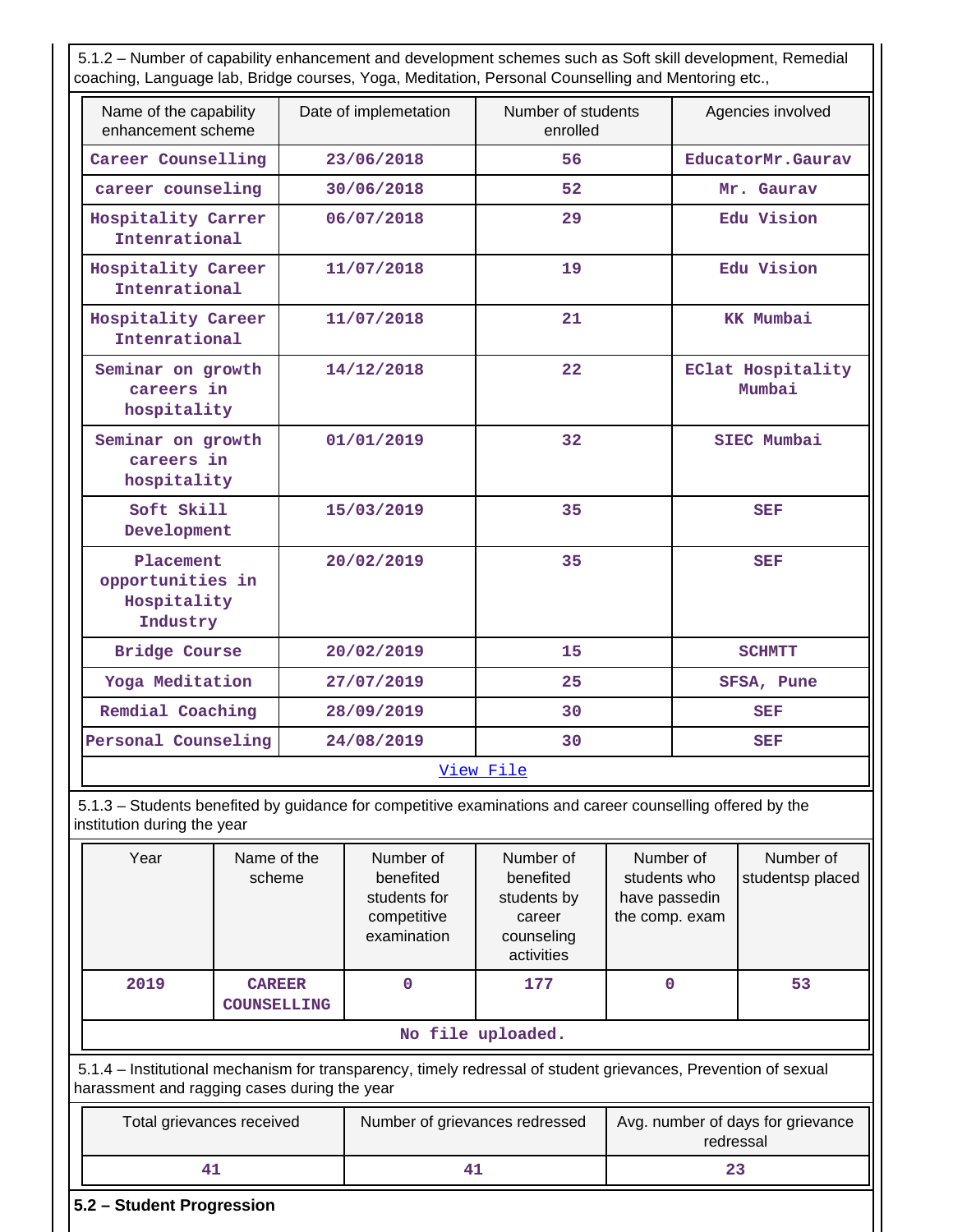|                                           | On campus                                                                                        |                              |                                   |                                     | Off campus                                                                                                          |                                     |  |
|-------------------------------------------|--------------------------------------------------------------------------------------------------|------------------------------|-----------------------------------|-------------------------------------|---------------------------------------------------------------------------------------------------------------------|-------------------------------------|--|
|                                           |                                                                                                  |                              |                                   |                                     |                                                                                                                     |                                     |  |
| <b>Nameof</b><br>organizations<br>visited | Number of<br>students<br>participated                                                            | Number of<br>stduents placed |                                   | Nameof<br>organizations<br>visited  | Number of<br>students<br>participated                                                                               | Number of<br>stduents placed        |  |
| JW MARRIOTT,<br>Pune                      | 11                                                                                               | 3                            |                                   | CONRAD, Pune                        | 6                                                                                                                   | $\overline{\mathbf{2}}$             |  |
|                                           |                                                                                                  |                              | View File                         |                                     |                                                                                                                     |                                     |  |
|                                           | 5.2.2 - Student progression to higher education in percentage during the year                    |                              |                                   |                                     |                                                                                                                     |                                     |  |
| Year                                      | Number of<br>students<br>enrolling into<br>higher education                                      | Programme<br>graduated from  |                                   | Depratment<br>graduated from        | Name of<br>institution joined                                                                                       | Name of<br>programme<br>admitted to |  |
| 2019                                      | 1                                                                                                | <b>BSC HS</b>                |                                   | HOSPITALITY<br><b>STUDIES</b>       | <b>PIHMS</b>                                                                                                        | <b>MHM</b>                          |  |
|                                           |                                                                                                  |                              | View File                         |                                     |                                                                                                                     |                                     |  |
|                                           | 5.2.3 - Students qualifying in state/ national/ international level examinations during the year |                              |                                   |                                     | (eg:NET/SET/SLET/GATE/GMAT/CAT/GRE/TOFEL/Civil Services/State Government Services)                                  |                                     |  |
|                                           | Items                                                                                            |                              |                                   |                                     | Number of students selected/ qualifying                                                                             |                                     |  |
|                                           | Any Other                                                                                        |                              |                                   | 0                                   |                                                                                                                     |                                     |  |
|                                           |                                                                                                  |                              | View File                         |                                     |                                                                                                                     |                                     |  |
|                                           |                                                                                                  |                              |                                   |                                     | 5.2.4 - Sports and cultural activities / competitions organised at the institution level during the year            |                                     |  |
|                                           | Activity                                                                                         |                              | Level                             |                                     |                                                                                                                     | Number of Participants              |  |
|                                           | SURYOSTAV 2019                                                                                   |                              | <b>COOLEGE</b>                    | 26                                  |                                                                                                                     |                                     |  |
|                                           | STUDENT OLYMPIC 2018                                                                             |                              | <b>NATIONAL</b>                   | 1                                   |                                                                                                                     |                                     |  |
|                                           | <b>STUDENTS NATIONAL GAME</b>                                                                    |                              | <b>NATIOANL</b>                   | ı                                   |                                                                                                                     |                                     |  |
|                                           | RANGOONWALA CRICKET<br><b>COMPETION 2018</b>                                                     |                              | INTRER COLLEGITE                  |                                     |                                                                                                                     | 11                                  |  |
|                                           |                                                                                                  |                              | View File                         |                                     |                                                                                                                     |                                     |  |
|                                           | 5.3 - Student Participation and Activities                                                       |                              |                                   |                                     |                                                                                                                     |                                     |  |
|                                           | level (award for a team event should be counted as one)                                          |                              |                                   |                                     | 5.3.1 - Number of awards/medals for outstanding performance in sports/cultural activities at national/international |                                     |  |
| Year                                      | Name of the<br>award/medal                                                                       | National/<br>Internaional    | Number of<br>awards for<br>Sports | Number of<br>awards for<br>Cultural | Student ID<br>number                                                                                                | Name of the<br>student              |  |
|                                           |                                                                                                  | National                     | 1                                 | $\mathbf 0$                         | 1201831271<br>2                                                                                                     | <b>AMEYA</b><br><b>PADHEY</b>       |  |
| 2019                                      | <b>STUDENT</b><br><b>OLYMPIC</b><br><b>YOGA</b>                                                  |                              | 1                                 |                                     |                                                                                                                     |                                     |  |
| 2019                                      | <b>STUDENTS</b><br><b>NATIONAL</b><br><b>GAME</b>                                                | National                     |                                   | $\mathbf 0$                         | 1201831271<br>2                                                                                                     | <b>AMEYA</b><br><b>PADHEY</b>       |  |

5.3.2 – Activity of Student Council & representation of students on academic & administrative bodies/committees of the institution (maximum 500 words)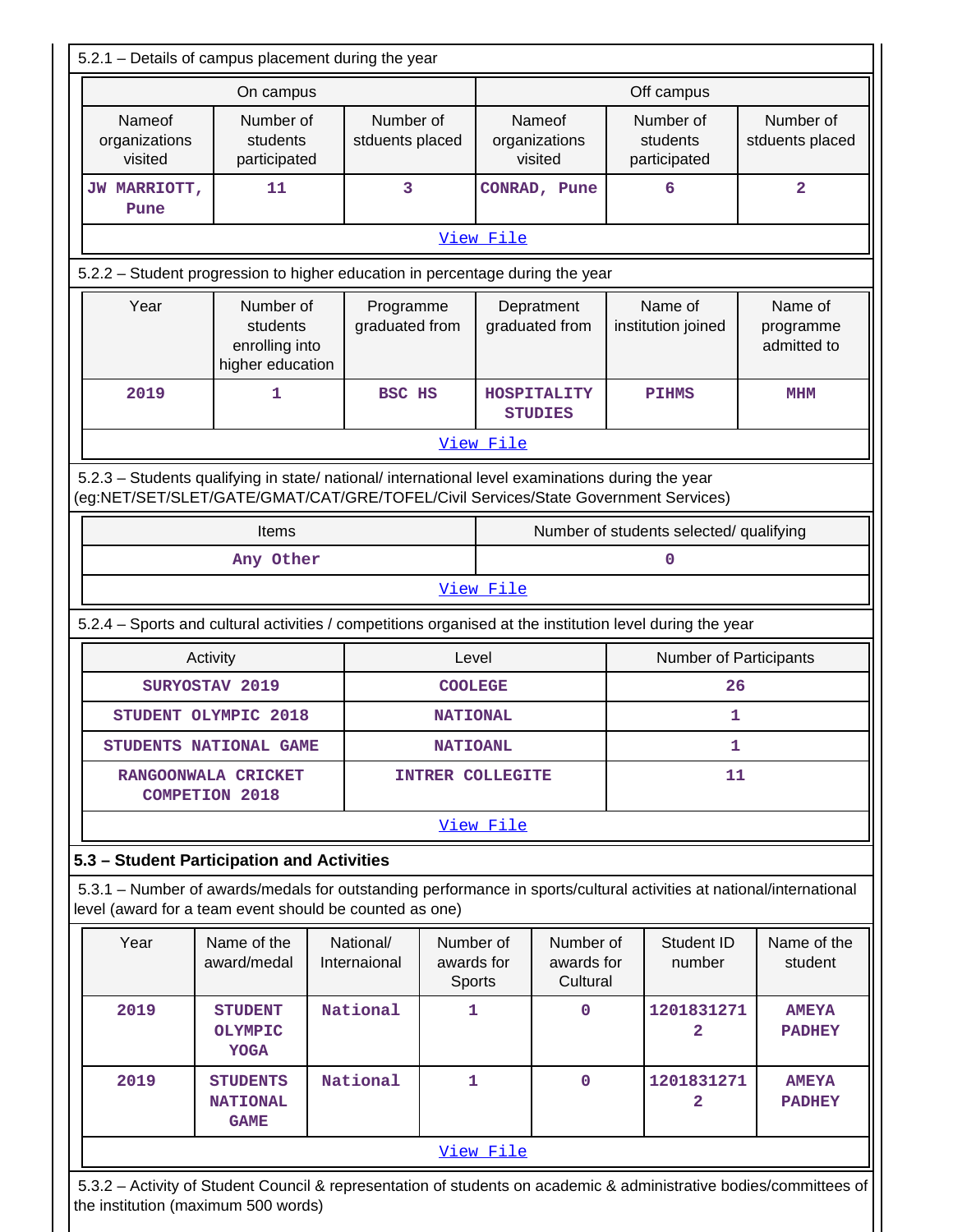**Students Council comprises of the student representatives from different classes, students from each of the following activity, Sports, Cultural, NSS. Two lady students nominated by principal along with principal, one teachers, one NSS Program Coordinator and director of sports. The student council worker towards to look after the welfare of the students and to promote and coordinate to extracurricular activities of different students for better participation and self development. The students are also member of Grievance redressal committee, anti rangging Committee, women antiharassment cell, reservation committee (SC, ST), library committee, student class representative which helps in administration. Institute have in place an effective mentoring system through which student's performance and challenges are identified and necessary guidance given for improvement. Each student's performance record is been maintained and he/she is conseled for improvement in their weakness. The class counsellors ensure complete confidentiality of the identity of the students. Common issues raised by the students are discussed in faculty meetings. Each class has two staff members appointed who are class counselors for the purpose of monitoring the academic activities of each students. Staff members are approachable and students take the opportunity of seeking guidance and suggestions for various situations. Student's representation in various committees play a vital role and their suggestions does help in active participation and redressal of issues.**

#### **5.4 – Alumni Engagement**

5.4.1 – Whether the institution has registered Alumni Association?

**Yes**

**Student SCHMTT registers to alumni association after completion of graduation and play important role in guiding present students and helping in communicating various opportunities in the Hotels and Hospitality Industry. Alumni students Visits College more often and takes various sessions with students on what are the current trends are in Hospitality Industry. It makes an impression on students when alumni students share their work experience with students which guide them to proper selection of department for career growth. Alumni entrepreneur students guide the students who want to open their own business, these entrepreneur students become role model for them as a guide and mentor. Alumni contribute significantly to the admission of the students to the institution. Because of word of mouth publicity they have created a reputation for Suryadatta College of Hospitality Management Travel Tourism.**

5.4.2 – No. of registered Alumni:

**105**

5.4.3 – Alumni contribution during the year (in Rupees) :

**0**

5.4.4 – Meetings/activities organized by Alumni Association :

**Every year alumni meet is organized where students get interacted with alumni and able to find whats happening in Industry, scope of placement. Internship reference Placement reference Books and uniform donation to needy students Sponsorship in acitivits / events.**

### **CRITERION VI – GOVERNANCE, LEADERSHIP AND MANAGEMENT**

#### **6.1 – Institutional Vision and Leadership**

6.1.1 – Mention two practices of decentralization and participative management during the last year (maximum 500 words)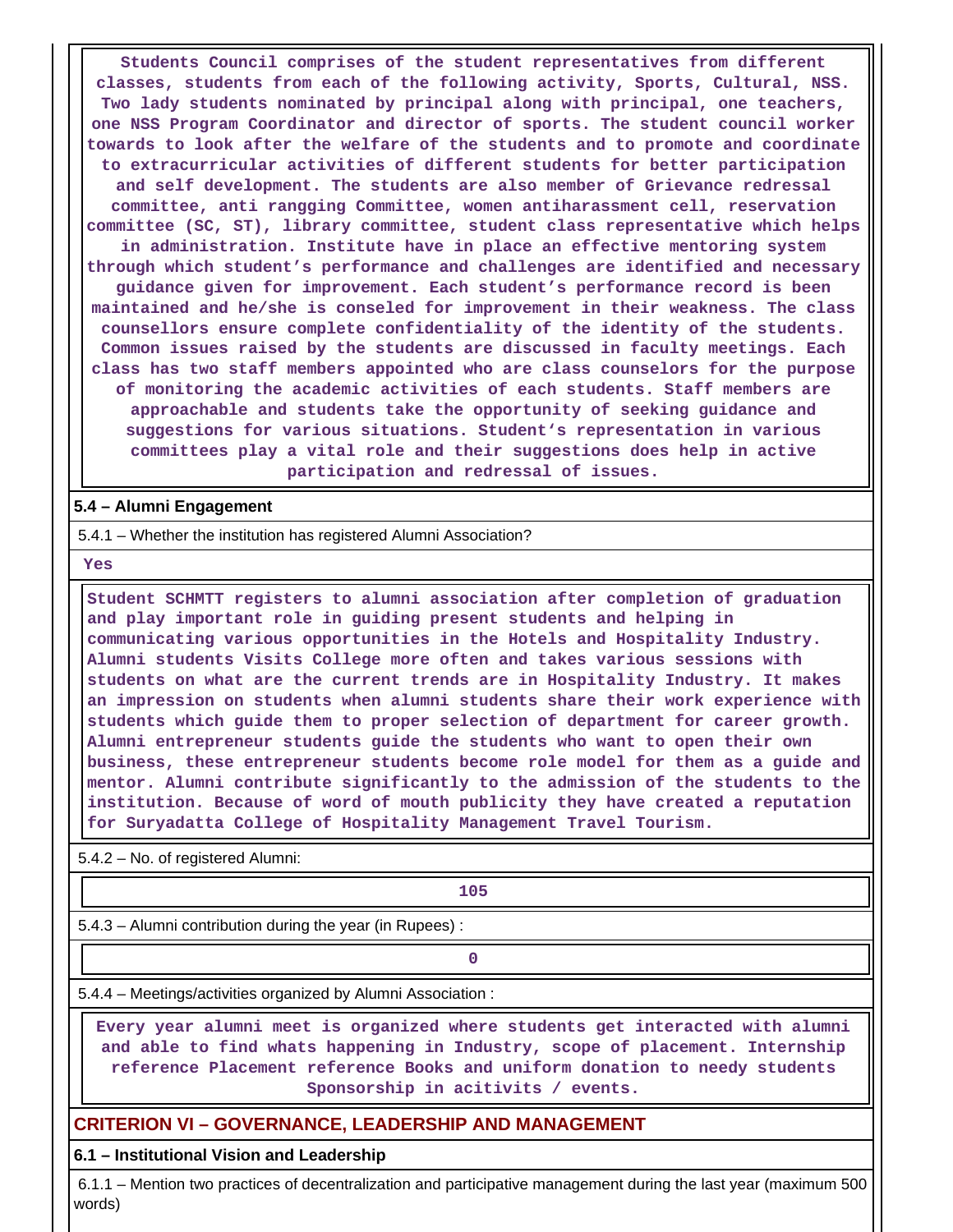**Academic There is complete decentralization of academic, administrative and financial powers right from the head of the department down to the assistant professor. In Institute the faculty has full autonomy on financial, academic and administrative powers have been dedicated by the board of Management from time to time. Unlimited powers to the Director, Head of the department has financial powers up to Rs25000/ it has been extended financial powers up to Rs 2000/ to faculty for contingencies expenses including the purchase of the books which are not available in the main library as regards academic autonomy. Administrative The course contents are prepared by the course coordinators, these are weighted and approved by the head of the department and finally by the highest decisionmaking body of the institute. Once the course curriculum is finalized it is implemented in letter and Spirit by the faculty concerned. Coming to administrative powers the faculty being member of various committees has already elucidated elsewhere. Faculty take part in the administrative matters from time to time in addition to maintenance of proper discipline among the students and the institute as a whole For this purpose the academic plan is designed by the Principal and teaching staff to ensure that it is followed in word and spirit. The Local Managing Committee guides the Principal to carry out the below listed duties for practicing decentralization, and the various committees help in participative management**

6.1.2 – Does the institution have a Management Information System (MIS)?

**Yes**

#### **6.2 – Strategy Development and Deployment**

6.2.1 – Quality improvement strategies adopted by the institution for each of the following (with in 100 words each):

| <b>Strategy Type</b>   | Details                                                                                                                                                                                                                                                                                                                                                                                                                                                                                                                                                                                                                                                                                                                                                                       |
|------------------------|-------------------------------------------------------------------------------------------------------------------------------------------------------------------------------------------------------------------------------------------------------------------------------------------------------------------------------------------------------------------------------------------------------------------------------------------------------------------------------------------------------------------------------------------------------------------------------------------------------------------------------------------------------------------------------------------------------------------------------------------------------------------------------|
| Curriculum Development | 1) Staff members are members of Board<br>of Studies, SPPU. 2) Implementation of<br>credit based system at UG class. 3)<br>Teachers actively participate in<br>syllabus restructuring workshops. 4)<br>The teaching staffs actively<br>participate in FDP and innovative<br>seminars to impart their knowledge and<br>suggestions. 5) Use of MOODLE software.                                                                                                                                                                                                                                                                                                                                                                                                                  |
| Teaching and Learning  | 1) ICT methods were adopted for<br>teaching purpose. 2) Students were<br>encouraged to attend and participate in<br>paper and poster presentation<br>competitions at National and<br>International Conferences. 3) Post<br>Graduate Students carried out Research<br>Projects. Workshop on 'Research<br>Methodology' was conducted for<br>teachers. 4) Guest lectures on<br>specialized topics were organised by<br>the departments. 5) Remedial coaching<br>and Bridge courses for weak and<br>deserving students were conducted.<br>After Remedial coaching, a performance<br>test was also conducted to see the<br>improvement. 6) Competitions like<br>little chef, master chef, commodity<br>display, entrepreneurship arranged Use<br>of Management Games to understand |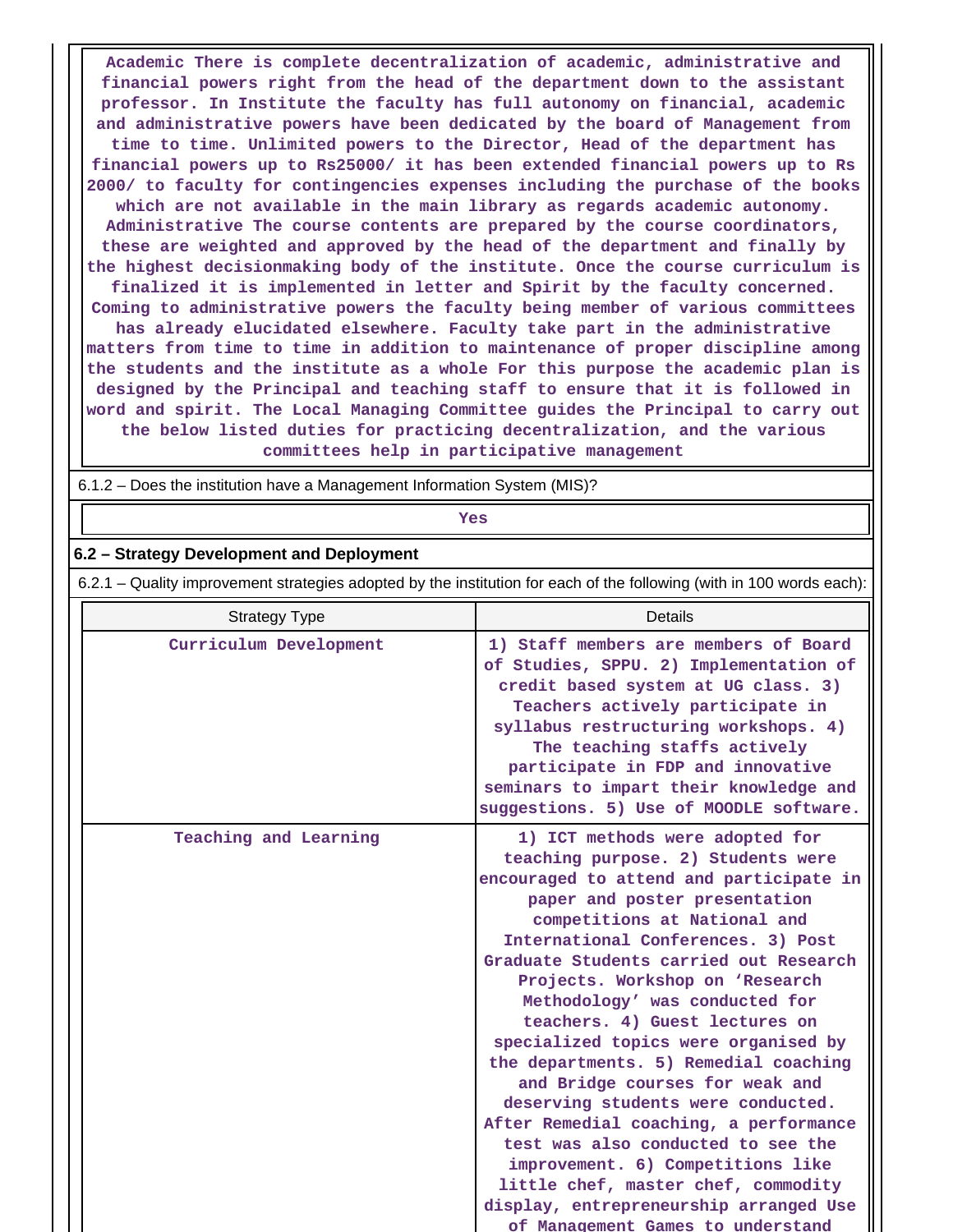|                                                               | certain management concepts, Academic<br>Quiz Competitions, presentations, role<br>plays and debates were organized                                                                                                                                                                                                                                                                                                                                                                                                                                                                                                                                               |
|---------------------------------------------------------------|-------------------------------------------------------------------------------------------------------------------------------------------------------------------------------------------------------------------------------------------------------------------------------------------------------------------------------------------------------------------------------------------------------------------------------------------------------------------------------------------------------------------------------------------------------------------------------------------------------------------------------------------------------------------|
| Examination and Evaluation                                    | 1) Counselling of weaker students was<br>done by the departments. 2) Regular<br>class tests were conducted on various<br>topics of the syllabus. Orals were<br>conducted for Practicals. 3) TermEnd<br>Examination were conducted faculty wise<br>at UG level 4) Choice Based Credit<br>System is followed at PG level.<br>Internal Examinations were conducted<br>semester wise and 50 marks were decided<br>through internal assessment. Marks are<br>shown to students and related<br>grievances are addressed, if any. 5)<br>The College appoints an internal squad<br>during all examinations. CCTV cameras<br>are installed in the examination<br>building. |
| Research and Development                                      | 1) College has a welldefined policy for<br>quality research and plagiarism<br>control. The same is displayed on<br>website of HEI. 2) Seminar on<br>Intellectual Property Rights was<br>conducted by the HEI. 3) Quality<br>Improvement Porgram Seminar conducted<br>sponsored by University. 4) Research<br>papers were published and posters<br>presented by staff and students. 5)<br>Poster competitions for students were<br>organized on 'social issues.                                                                                                                                                                                                    |
| Library, ICT and Physical<br>Infrastructure / Instrumentation | 1) Digital Library provides access to<br>students and staff to large number of<br>books, journals magazines, University<br>Syllabi and University Question papers.<br>2) Students, teaching and nonteaching<br>staff have registered for National<br>Digital Library (NDL) NLIST Membership.<br>3) Library uses CAS current awareness<br>services for new arrival of books and<br>magazines in library                                                                                                                                                                                                                                                            |
| Human Resource Management                                     | 1) Faculty Development Programs are<br>organized for teaching and nonteaching<br>staff members. 2) Staff members are<br>encouraged to attend Seminars,<br>Workshops, Conferences and Training<br>Programmes for quality improvement. 3)<br>Technical and Support staff members are<br>encouraged to pursue further education.                                                                                                                                                                                                                                                                                                                                     |
| Industry Interaction / Collaboration                          | 1) Industry such as Hotel, resorts,<br>restaurants, cafes, bar, cruise<br>provides. 2) Institute collaborated<br>with SWISSAM, Russia for further<br>education. 3) The college has<br>collaborated with various industries                                                                                                                                                                                                                                                                                                                                                                                                                                        |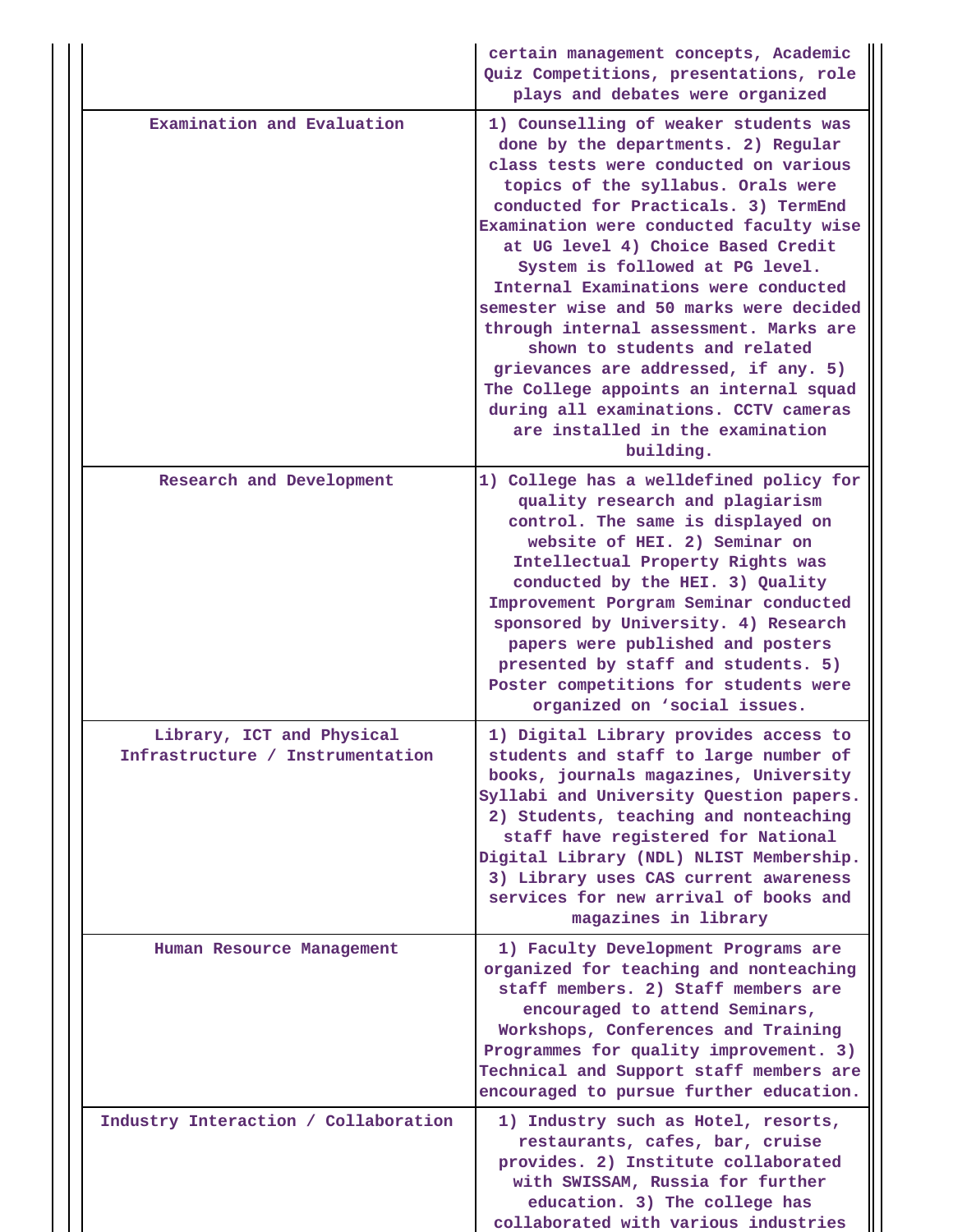|                       | for internship, placement, seminar,<br>workshop, guest lectures, etc.                                                                                                                                                                                                                                                       |
|-----------------------|-----------------------------------------------------------------------------------------------------------------------------------------------------------------------------------------------------------------------------------------------------------------------------------------------------------------------------|
| Admission of Students | 1) Online Admission procedure is<br>adopted, which helps in systematic<br>management of Student Data. 2) The<br>college provides various portals for<br>students during the period of<br>admission. 3) The Database is used in<br>Issuing Identity Cards, Library Cards,<br>Application for Scholarships and<br>Eligibility |

6.2.2 – Implementation of e-governance in areas of operations:

| E-governace area              | Details                                                                                                                                                                                                                                                                                                                                                                                                                                                                                                                     |  |  |  |  |  |
|-------------------------------|-----------------------------------------------------------------------------------------------------------------------------------------------------------------------------------------------------------------------------------------------------------------------------------------------------------------------------------------------------------------------------------------------------------------------------------------------------------------------------------------------------------------------------|--|--|--|--|--|
| Planning and Development      | 1. College has proposed complete office<br>automation in the DPR of RUSA proposal.<br>Office automation will include<br>students' database, faculty and staff<br>database, feedback system etc. 2.<br>Library automation has been initiated<br>by the use of KOHA software.                                                                                                                                                                                                                                                 |  |  |  |  |  |
| Administration                | 1. Group A staff have prepared their<br>SAR (Selfappraisal report) through<br>their individual HRMS login and<br>forwarded to the reporting officer<br>(Principal). Principal has forwarded<br>the same to the reviewing officer of<br>the state government. 2. Notices and<br>circulars are uploaded in the college<br>website and communicated to different<br>departments through email from the<br>office of the Principal. 3. Each and<br>every IQAC notice is circulated by the<br>coordinator himself through email. |  |  |  |  |  |
| Finance and Accounts          | 1. Online payments are accepted from<br>students. 2. Salary of faculty members<br>and staff is transferred directly to<br>the bank account.                                                                                                                                                                                                                                                                                                                                                                                 |  |  |  |  |  |
| Student Admission and Support | 1. Online admission forms are available<br>on institute portal. 2. Email ids and<br>contact numbers of all members of Anti<br>Ragging Committee, Anti Ragging Squad<br>and Internal Complaints Committee have<br>been uploaded to the college website<br>and students can communicate to the<br>members through email.                                                                                                                                                                                                      |  |  |  |  |  |
| Examination                   | 1. Internal marks are submitted online<br>on university portal . 2. Faculty<br>members of this college follow fully<br>online system and perform their<br>evaluation duties as examiner, head<br>examiner, scrutinizer, reviewer as and<br>when appointed by the university.                                                                                                                                                                                                                                                |  |  |  |  |  |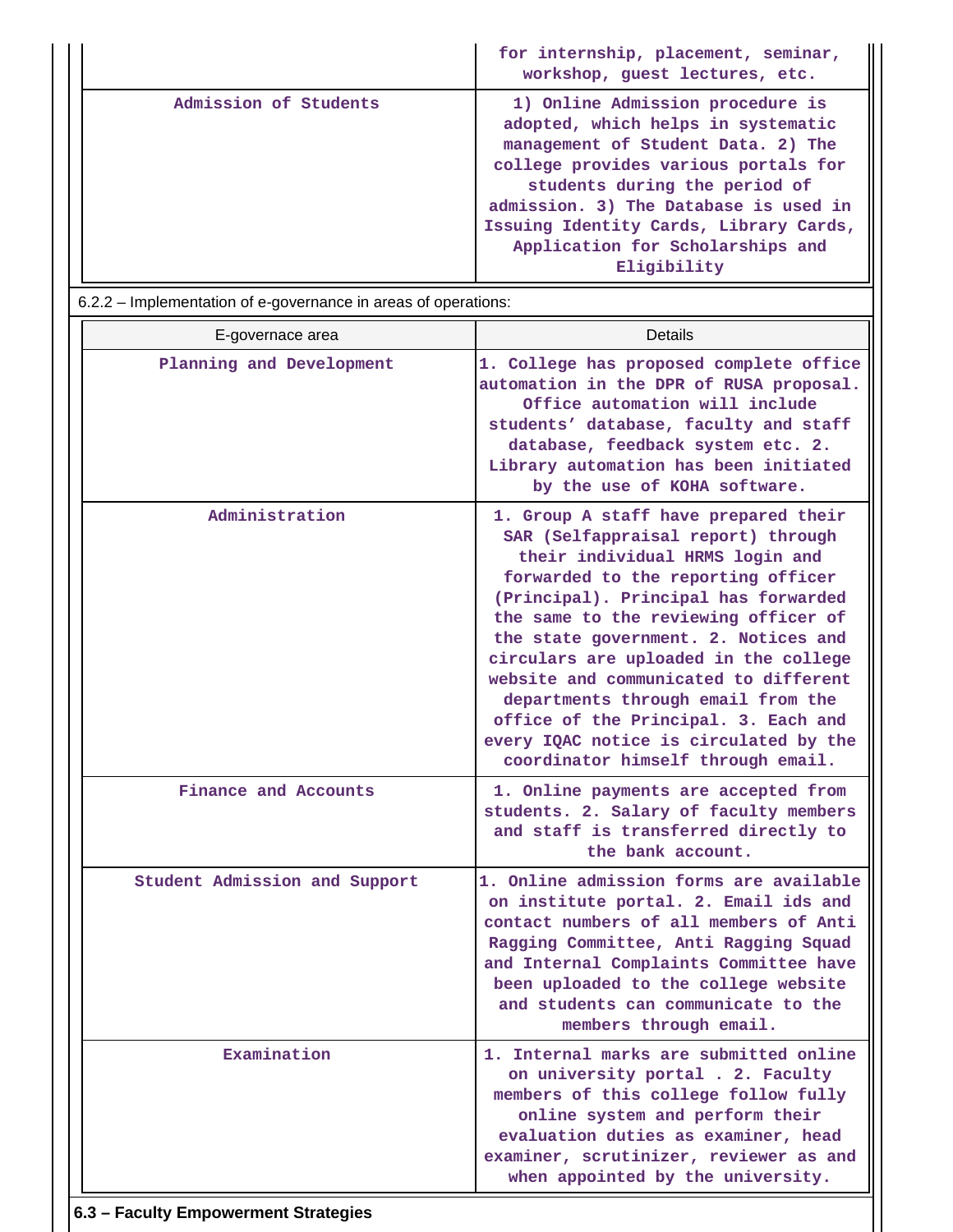6.3.1 – Teachers provided with financial support to attend conferences / workshops and towards membership fee of professional bodies during the year Year **Name of Teacher** Name of conference/ workshop attended for which financial support provided Name of the professional body for which membership fee is provided Amount of support **No Data Entered/Not Applicable !!!** View File 6.3.2 – Number of professional development / administrative training programmes organized by the Colleges for teaching and non teaching staff during the year Year | Title of the professional development programme organised for teaching staff Title of the From date administrative training programme organised for non-teaching staff To Date | Number of participants (Teaching staff) Number of participants (non-teaching staff) **2019 Usage and utilation of ICT uti lisation 9 11/02/2019 11/02/2019 9 4** View File 6.3.3 – No. of teachers attending professional development programmes, viz., Orientation Programme, Refresher Course, Short Term Course, Faculty Development Programmes during the year Title of the professional development programme Number of teachers who attended From Date  $\vert$  To date  $\vert$  Duration **Usage and utilation of ICT utilisation 9 11/02/2019 11/02/2019 1** View File 6.3.4 – Faculty and Staff recruitment (no. for permanent recruitment): Teaching and the state of the number of the Non-teaching Permanent | Full Time | Permanent | Full Time **5 0 0 0** 6.3.5 – Welfare schemes for Teaching **Non-teaching** Non-teaching **Non-teaching** Students **Provident fund Provident fund Access to Gymnasium, Zumba, Yoga, Music Room: Scholarship 6.4 – Financial Management and Resource Mobilization** 6.4.1 – Institution conducts internal and external financial audits regularly (with in 100 words each) **Internal audits for the accounts department are conducted biannually to ensure that the financial transactions are in order and well accounted for. Any nonconformity are addressed and the records are streamlined as per the norms of**

**standard auditing system.**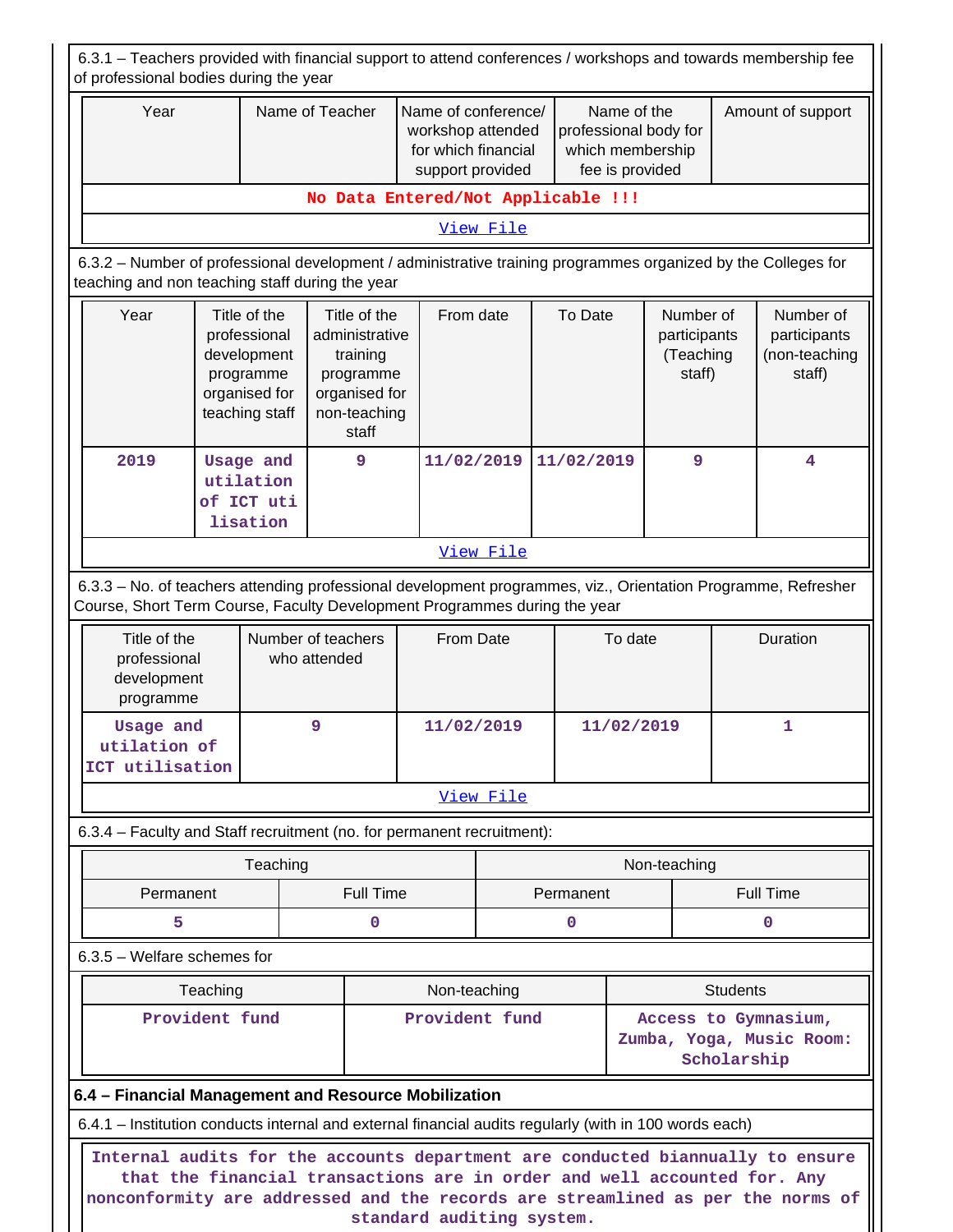6.4.2 – Funds / Grants received from management, non-government bodies, individuals, philanthropies during the  $r($ not covered in Criterion III)

|                                                                   | Name of the non government<br>funding agencies /individuals | Funds/ Grnats received in Rs.                                                                                                                                                                                                                                                                                                                                                                                                                                                        |        | Purpose                                                 |  |  |
|-------------------------------------------------------------------|-------------------------------------------------------------|--------------------------------------------------------------------------------------------------------------------------------------------------------------------------------------------------------------------------------------------------------------------------------------------------------------------------------------------------------------------------------------------------------------------------------------------------------------------------------------|--------|---------------------------------------------------------|--|--|
|                                                                   |                                                             | No Data Entered/Not Applicable !!!                                                                                                                                                                                                                                                                                                                                                                                                                                                   |        |                                                         |  |  |
|                                                                   |                                                             | View File                                                                                                                                                                                                                                                                                                                                                                                                                                                                            |        |                                                         |  |  |
| 6.4.3 - Total corpus fund generated                               |                                                             |                                                                                                                                                                                                                                                                                                                                                                                                                                                                                      |        |                                                         |  |  |
|                                                                   |                                                             | 400132.00                                                                                                                                                                                                                                                                                                                                                                                                                                                                            |        |                                                         |  |  |
| 6.5 - Internal Quality Assurance System                           |                                                             |                                                                                                                                                                                                                                                                                                                                                                                                                                                                                      |        |                                                         |  |  |
|                                                                   |                                                             | 6.5.1 - Whether Academic and Administrative Audit (AAA) has been done?                                                                                                                                                                                                                                                                                                                                                                                                               |        |                                                         |  |  |
| <b>Audit Type</b>                                                 |                                                             | External                                                                                                                                                                                                                                                                                                                                                                                                                                                                             |        | Internal                                                |  |  |
|                                                                   | Yes/No                                                      | Agency                                                                                                                                                                                                                                                                                                                                                                                                                                                                               | Yes/No | Authority                                               |  |  |
| Academic                                                          | Yes                                                         | Senior/experien<br>ced staff from<br>other colleges                                                                                                                                                                                                                                                                                                                                                                                                                                  | Yes    | Management<br>Staff,<br>directors of<br>SEF, Pune       |  |  |
| Administrative                                                    | Yes                                                         | Senior/experien<br>ced staff from<br>other colleges                                                                                                                                                                                                                                                                                                                                                                                                                                  | Yes    | Management<br>Staff,<br>directors of<br>SEF, IQAC, Pune |  |  |
|                                                                   |                                                             | 6.5.2 - Activities and support from the Parent - Teacher Association (at least three)                                                                                                                                                                                                                                                                                                                                                                                                |        |                                                         |  |  |
|                                                                   |                                                             | ParentTeacher Meetings are organized by various departments. Feedback and<br>suggestions on the curriculum and institute are taken from the parents during<br>these meetings. Following Parent Teachers Meetings were organized in the<br>current academic year. Induction program with parents for BSc HS First year<br>students. Post Internship for BSc HS Second Year, parents teacher meeting is                                                                                |        |                                                         |  |  |
|                                                                   |                                                             | being conducted.                                                                                                                                                                                                                                                                                                                                                                                                                                                                     |        |                                                         |  |  |
| 6.5.3 - Development programmes for support staff (at least three) |                                                             |                                                                                                                                                                                                                                                                                                                                                                                                                                                                                      |        |                                                         |  |  |
|                                                                   |                                                             | 1) A session was conducted for support staff in which they were guided to<br>prepare and update their personal files. These files were then verified and<br>collected by the IQAC. 2) Staff members are encouraged to pursue higher<br>education. All support staff members who takes admission to higher education is<br>granted a 50 fee concession by the management. 3) Fee concession is given to<br>the wards of supporting staff studying in the campus. 4) FDP for Librarian |        |                                                         |  |  |
| 6.5.4 – Post Accreditation initiative(s) (mention at least three) |                                                             |                                                                                                                                                                                                                                                                                                                                                                                                                                                                                      |        |                                                         |  |  |

6.5.5 – Internal Quality Assurance System Details

a) Submission of Data for AISHE portal **Yes**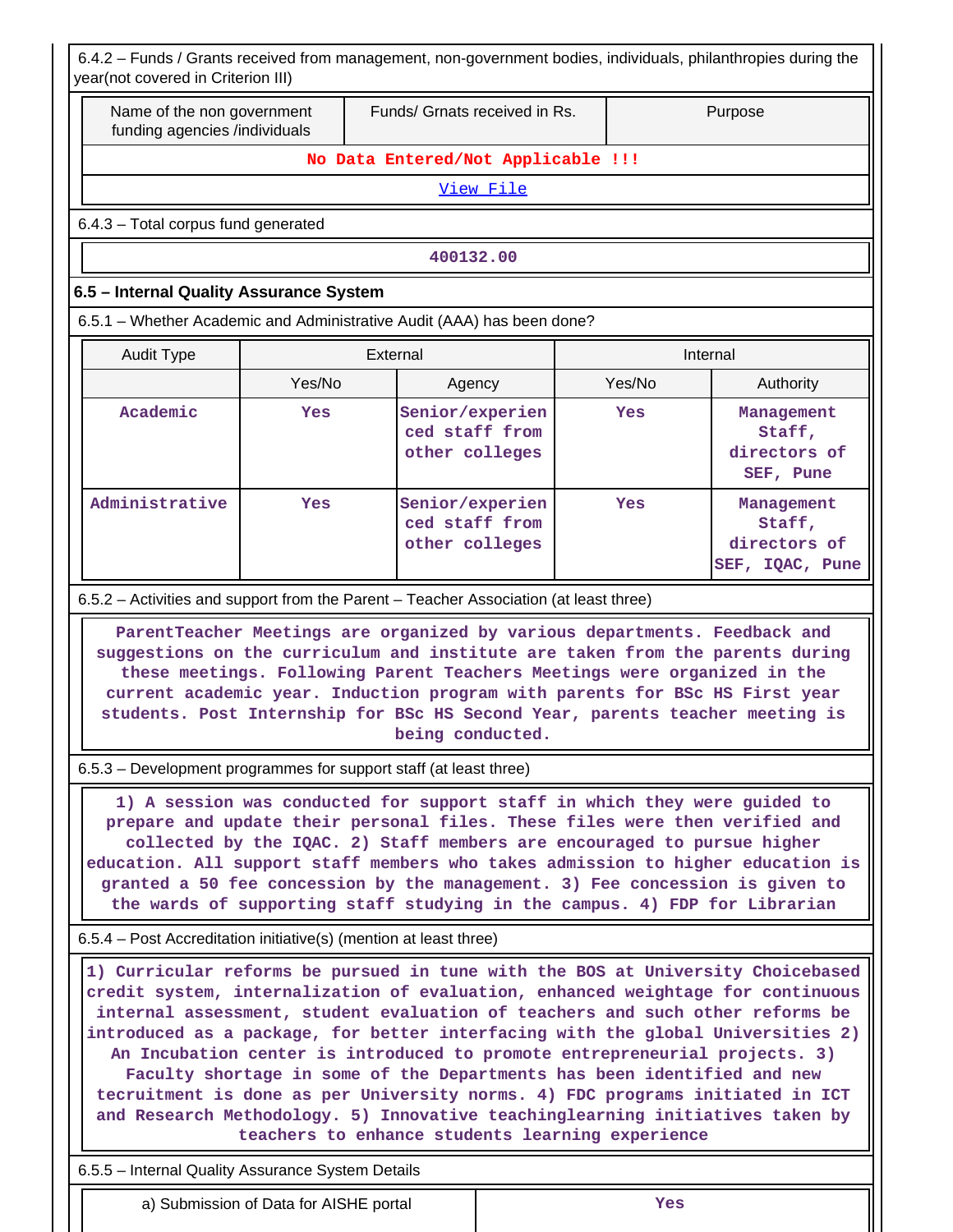|                                  | b) Participation in NIRF                                                                                    |                            |           | Yes                  |            |                    |                           |
|----------------------------------|-------------------------------------------------------------------------------------------------------------|----------------------------|-----------|----------------------|------------|--------------------|---------------------------|
| c)ISO certification              |                                                                                                             |                            | Yes       |                      |            |                    |                           |
| d)NBA or any other quality audit |                                                                                                             |                            | Yes       |                      |            |                    |                           |
|                                  | 6.5.6 - Number of Quality Initiatives undertaken during the year                                            |                            |           |                      |            |                    |                           |
| Year                             | Name of quality<br>initiative by IQAC                                                                       | Date of<br>conducting IQAC |           | <b>Duration From</b> |            | <b>Duration To</b> | Number of<br>participants |
| 2018                             | <b>AQAR</b>                                                                                                 | 15/06/2018                 |           | 01/06/2018           |            | 31/05/2019         | 177                       |
| 2018                             | Publication<br>of article<br>in Journal                                                                     | 15/06/2018                 |           | 01/07/2018           |            | 30/09/2018         | 177                       |
| 2018                             | Global Sympo<br>siumInternat<br>ional PEN<br>summit 2018                                                    | 15/06/2018                 |           | 28/09/2018           |            | 28/09/2018         | 175                       |
| 2018                             | World Tourim<br><b>Expo 2018</b>                                                                            | 21/09/2018                 |           | 21/09/2018           |            | 21/09/2018         | 136                       |
| 2018                             | MoU signed<br>with Nationa<br><b>lIntenration</b><br>a <sub>1</sub><br>Institutes<br>and Industry           | 15/06/2018                 |           | 01/06/2018           |            | 31/05/2019         | 11                        |
| 2018                             | Induction<br>meet for<br>Students                                                                           | 15/11/2018                 |           | 29/11/2018           |            | 30/11/2018         | 60                        |
| 2018                             | Theme Lunch<br>activity                                                                                     | 15/11/2018                 |           | 22/12/2018           |            | 22/12/2018         | 120                       |
| 2019                             | AAA                                                                                                         | 01/02/2019                 |           | 25/04/2019           | 25/04/2019 |                    | 177                       |
| 2019                             | <b>State Level</b><br>QIP seminar                                                                           | 29/11/2018                 |           | 10/01/2019           |            | 11/01/2019         | 145                       |
| 2019                             | <b>AISHE</b>                                                                                                | 29/11/2018                 |           | 16/01/2019           |            | 16/01/2019         | 177                       |
| 2019                             | Adoption of<br>Village 7<br>days Special<br>Residential<br>Camp                                             | 15/12/2018                 |           | 12/01/2019           |            | 18/01/2019         | 25                        |
|                                  |                                                                                                             |                            |           | View File            |            |                    |                           |
|                                  | <b>CRITERION VII - INSTITUTIONAL VALUES AND BEST PRACTICES</b>                                              |                            |           |                      |            |                    |                           |
|                                  | 7.1 - Institutional Values and Social Responsibilities                                                      |                            |           |                      |            |                    |                           |
| year)                            | 7.1.1 – Gender Equity (Number of gender equity promotion programmes organized by the institution during the |                            |           |                      |            |                    |                           |
| Title of the<br>programme        | Period from                                                                                                 |                            | Period To |                      |            |                    | Number of Participants    |
|                                  |                                                                                                             |                            |           |                      |            | Female             | Male                      |
| Essay Writing<br>on Woman        | 11/09/2018                                                                                                  |                            |           | 11/09/2018           | 24         |                    | 42                        |

**Empowerment**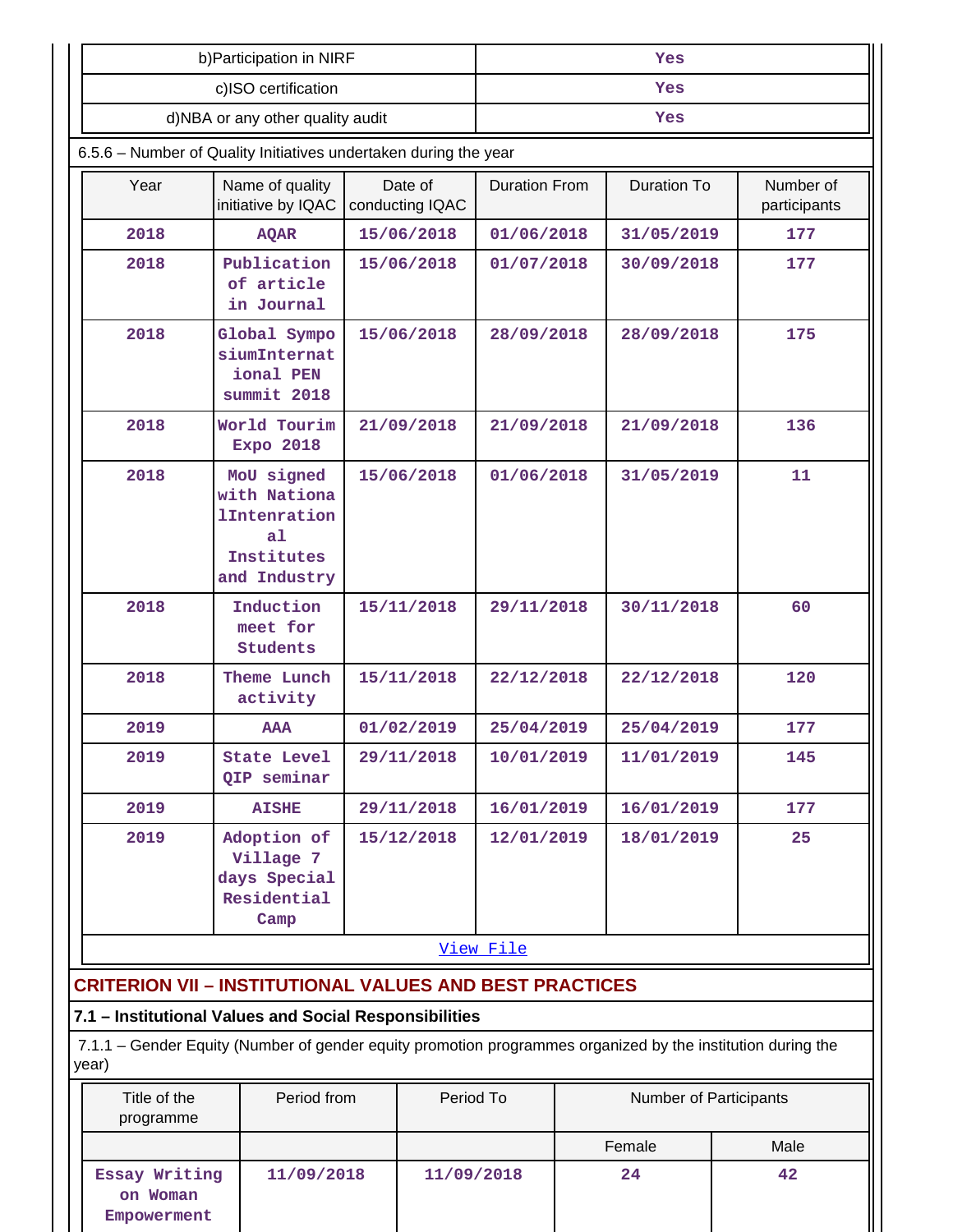| Poster Making<br>Competition on<br>Save girl Child                 |                                                                                                                                                                                                                                                                                                            | 24/12/2018                                                                                        | 24/12/2018 |                     |                                             | 18 |                                                                                                   | 31                         |                                                     |  |
|--------------------------------------------------------------------|------------------------------------------------------------------------------------------------------------------------------------------------------------------------------------------------------------------------------------------------------------------------------------------------------------|---------------------------------------------------------------------------------------------------|------------|---------------------|---------------------------------------------|----|---------------------------------------------------------------------------------------------------|----------------------------|-----------------------------------------------------|--|
| Self Defense<br>Workshop for<br><b>Students</b>                    |                                                                                                                                                                                                                                                                                                            | 29/11/2018                                                                                        |            | 29/11/2018          |                                             |    | 16                                                                                                |                            | 18                                                  |  |
| <b>Essay</b><br>Competition on<br>Safety &<br>Security of<br>Women |                                                                                                                                                                                                                                                                                                            | 14/02/2019                                                                                        |            | 15/02/2019          |                                             |    | 20                                                                                                |                            | 34                                                  |  |
| <b>Essay</b><br>Competition on<br>Save Girl Child                  |                                                                                                                                                                                                                                                                                                            | 16/01/2019                                                                                        |            | 16/01/2019          |                                             |    | 22                                                                                                |                            | 28                                                  |  |
|                                                                    | 7.1.2 - Environmental Consciousness and Sustainability/Alternate Energy initiatives such as:                                                                                                                                                                                                               |                                                                                                   |            |                     |                                             |    |                                                                                                   |                            |                                                     |  |
|                                                                    | Percentage of power requirement of the University met by the renewable energy sources                                                                                                                                                                                                                      |                                                                                                   |            |                     |                                             |    |                                                                                                   |                            |                                                     |  |
|                                                                    | initiatives such as: Percentage of power requirement of the College met by the<br>renewable energy sources Total annual power requirement (in KWH) 1086048 Annual<br>lighting power requirement met through LED bulbs (in KWH) 1250 Annual lighting<br>7.1.3 - Differently abled (Divyangjan) friendliness |                                                                                                   |            |                     | power requirement (in KWH) 20500            |    |                                                                                                   |                            |                                                     |  |
|                                                                    |                                                                                                                                                                                                                                                                                                            |                                                                                                   |            |                     |                                             |    |                                                                                                   | Number of beneficiaries    |                                                     |  |
|                                                                    | Item facilities<br>Physical facilities                                                                                                                                                                                                                                                                     |                                                                                                   |            | Yes/No<br>Yes       |                                             |    | 4                                                                                                 |                            |                                                     |  |
|                                                                    | Provision for lift                                                                                                                                                                                                                                                                                         |                                                                                                   |            | Yes                 |                                             |    | 177                                                                                               |                            |                                                     |  |
|                                                                    | Ramp/Rails                                                                                                                                                                                                                                                                                                 |                                                                                                   |            | Yes                 |                                             |    | 4                                                                                                 |                            |                                                     |  |
|                                                                    | <b>Rest Rooms</b>                                                                                                                                                                                                                                                                                          |                                                                                                   |            | Yes                 |                                             |    | 4                                                                                                 |                            |                                                     |  |
|                                                                    | <b>Rest Rooms</b>                                                                                                                                                                                                                                                                                          |                                                                                                   |            | Yes                 |                                             |    | 4                                                                                                 |                            |                                                     |  |
|                                                                    | 7.1.4 – Inclusion and Situatedness                                                                                                                                                                                                                                                                         |                                                                                                   |            |                     |                                             |    |                                                                                                   |                            |                                                     |  |
| Year                                                               | Number of<br>initiatives to<br>address<br>locational<br>advantages<br>and disadva<br>ntages                                                                                                                                                                                                                | Number of<br>initiatives<br>taken to<br>engage with<br>and<br>contribute to<br>local<br>community |            | Date                | Duration                                    |    | Name of<br>initiative                                                                             | <b>Issues</b><br>addressed | Number of<br>participating<br>students<br>and staff |  |
| 2019                                                               | 1                                                                                                                                                                                                                                                                                                          | 1                                                                                                 |            | 12/03/201<br>9      | $\mathbf{1}$<br>Hospitali<br>ty Job<br>fare |    |                                                                                                   | 1                          | 600                                                 |  |
| 7.1.5 - Human Values and Professional Ethics                       |                                                                                                                                                                                                                                                                                                            |                                                                                                   |            |                     |                                             |    |                                                                                                   |                            |                                                     |  |
|                                                                    | Title                                                                                                                                                                                                                                                                                                      |                                                                                                   |            | Date of publication |                                             |    | Follow up(max 100 words)                                                                          |                            |                                                     |  |
| Human Values and<br>Professional Ethics                            |                                                                                                                                                                                                                                                                                                            |                                                                                                   | 02/07/2018 |                     |                                             |    | In the spirit of our<br>ethos "Enlightening and<br>Disseminating Knowledge<br>for Prosperity", we |                            |                                                     |  |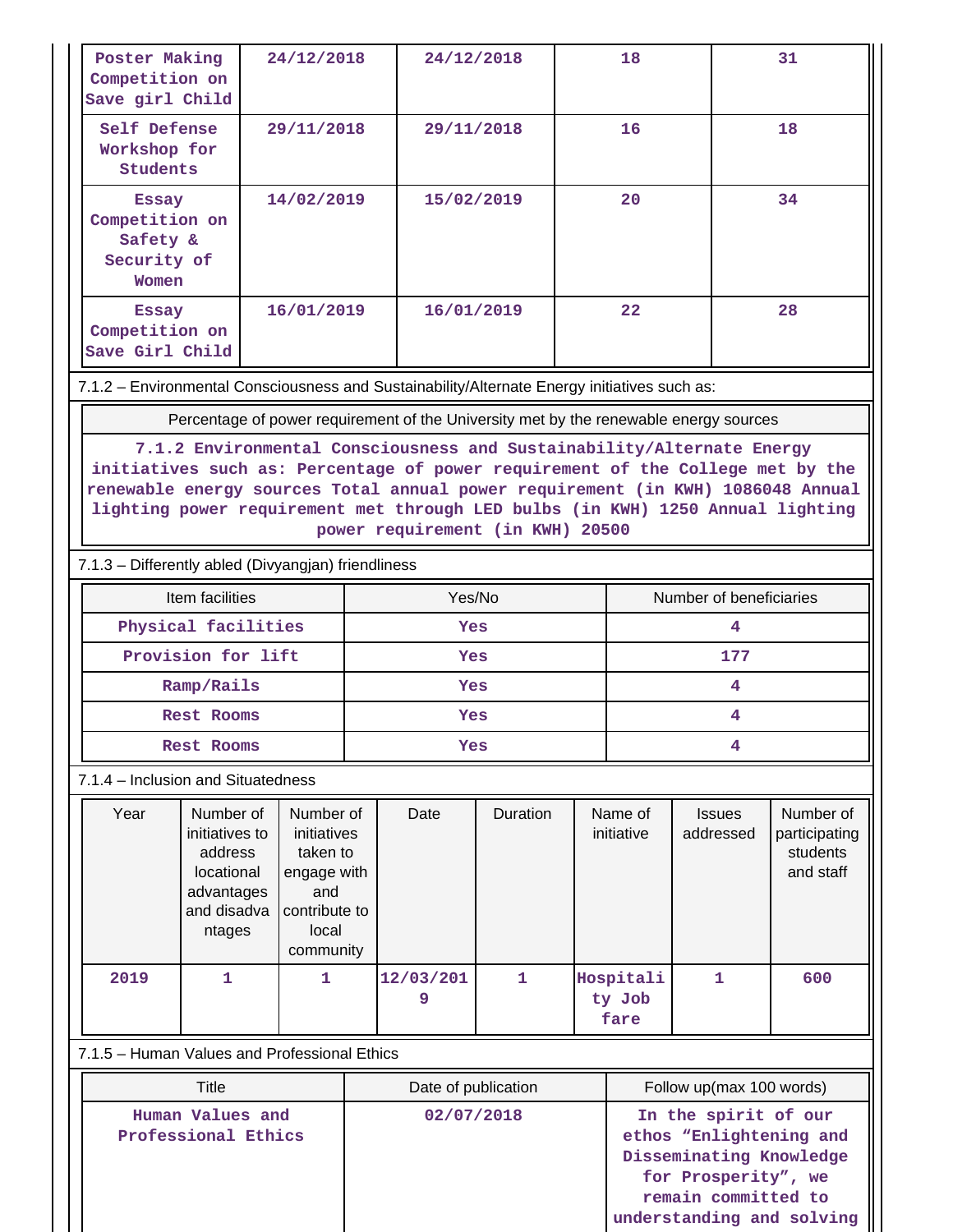**the most significant societal problems. Innovation Knowledge Management Strengthening the concept of learning from the Gurus and reputed Industry Experts, Suryadatta organizes weekly workshops and seminars getting experts from various walks of life to address the students and impart the knowledge that they have consolidated over long years. Personality Development Sessions, Orientation Programs, Seminars, Guest Lectures, Life Transforming and Motivational Speeches and Value based Education constitute these activities. Complete Human Being Suryadatta regularly conducts Spiritual Camp offering an opportunity to the students to actually re discover their inner self and unearth their latent potential. The idea is to inculcate social, spiritual and ethical values of life into the student's daily routine. Students are also taught Yoga, Meditation to enrich them through the concept of a healthy mind in a healthy body, the source of optimal wellbeing. Yoga and meditation empower the students to remain focused, preparing them to face the challenges of life with courage and conviction in a destressed manner. They are trained on goal setting and personality development and other related activities, giving them the muchneeded break from the rigor and stress of academics. Students are**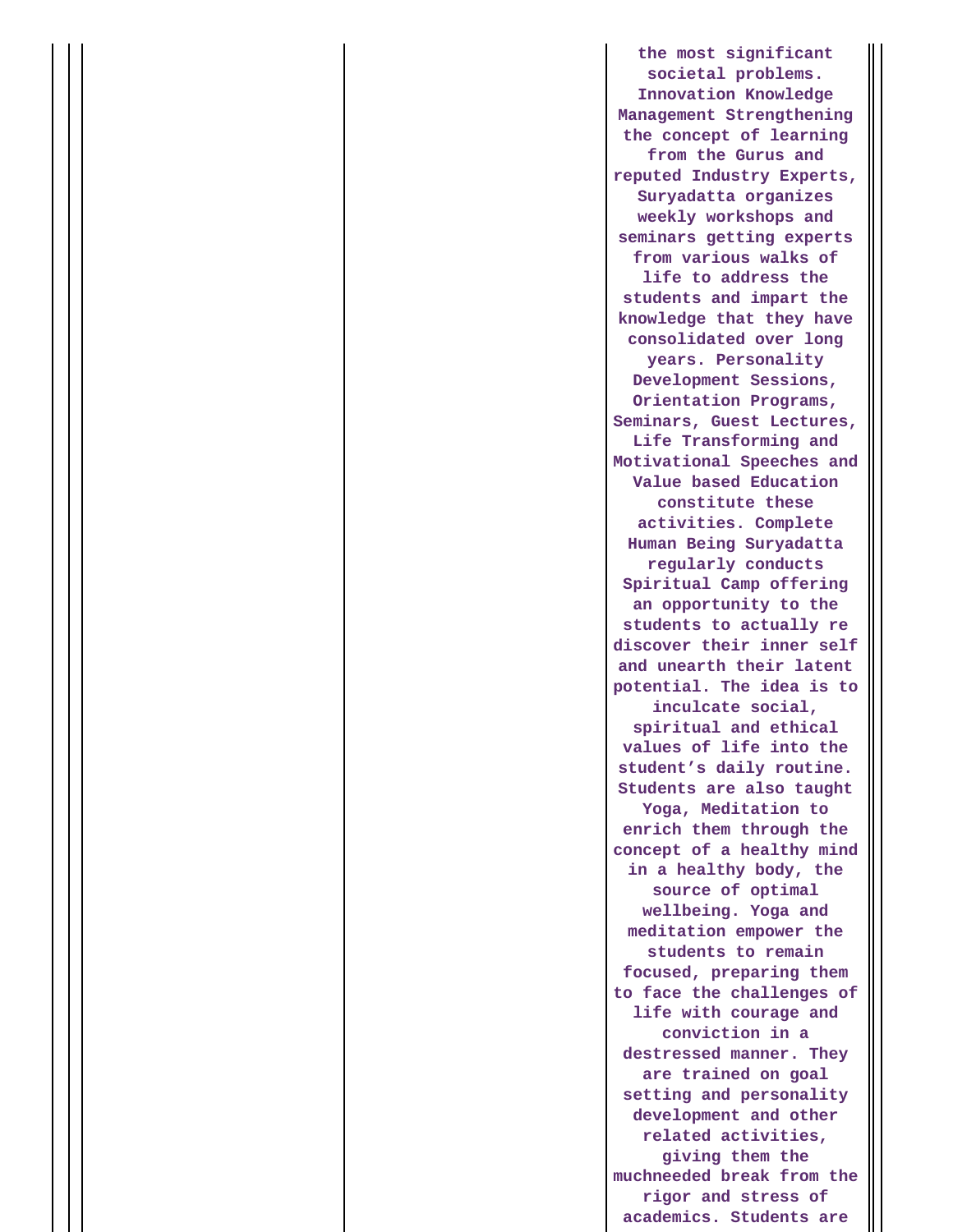**encouraged to work and study together, display group dynamics. Global Focus Globalization has resulted in a demand for multilingual, crosscultural professionals. The teaching of Foreign Languages at Suryadatta goes a long way in making the students truly confident global professionals. To enable the students to get hands on exposure to diverse business cultures, we facilitate their Internships across various national boundaries. We believe that this is the best manner to learn about different cultures, languages and customs evolving as global citizens. International internships are organized as options to students at Suryadatta. Value Based Education Suryadatta subscribes strongly to the belief that Spiritual instinct is the source of moral and human values. These human values form the life force of any activity, including areas of management and administration too. Suryadatta organizes a series of theology workshops for its students as well for the Corporate throughout the year like Managerial Leadership Indian Wisdom for Management, Convention on Managing through Values, Leadership through Indian Wisdom. Enabling Sustainable Development Suryadatta promotes sustainable development and a value based career to live happily, successfully completely**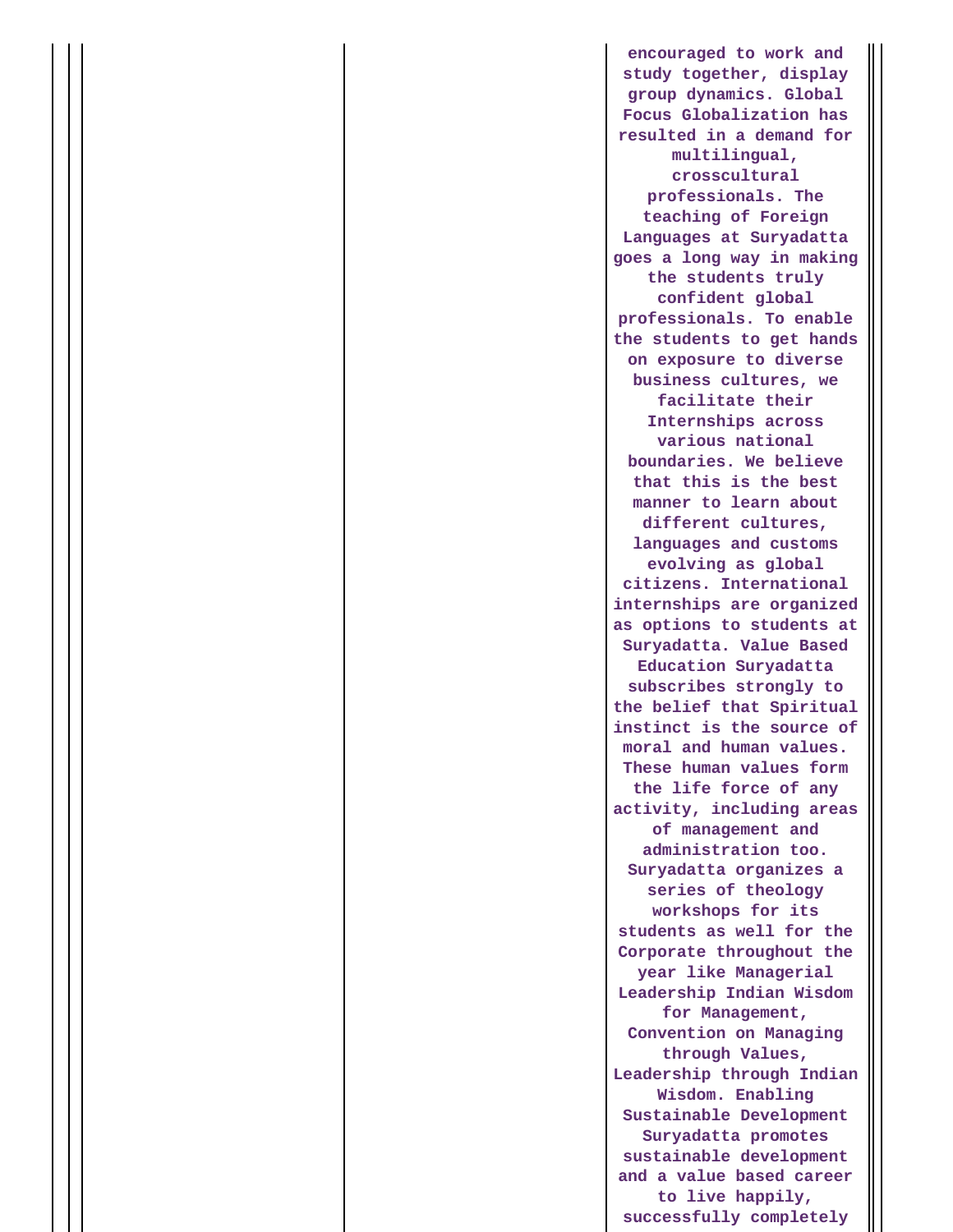**for long life.**

7.1.6 – Activities conducted for promotion of universal Values and Ethics

| Activity                      | <b>Duration From</b> | Duration To | Number of participants |
|-------------------------------|----------------------|-------------|------------------------|
| Women's Day<br>Celebration    | 04/03/2018           | 04/03/2018  | 64                     |
| International Yoga<br>Day     | 21/06/2018           | 21/06/2018  | 24                     |
| Suryadatta National<br>Awards | 07/02/2018           | 07/02/2018  | 170                    |

7.1.7 – Initiatives taken by the institution to make the campus eco-friendly (at least five)

**Practices Followed by Institute 1. Plasticfree campus • Use of Plastic is discouraged to avoid pollution due to non bio degradable waste. Plastic bags are always recycled. • Efforts are being encouraged for Plastic Free Campus in near future. 2. Paperless office • Use of paper is controlled and utilization of recycled papers is done by encouraging printing on both sides. Seminars are conducted on Green Practices to spread awareness. • E Learning Practices are encouraged to save papers. • Awareness is created through college email banner, posters and signage's. • Usage of Enotes is encouraged rather than print media. • The college has its own EPBX which helps saving paper. 3. Green landscaping with trees and plants • College has maintained its own Herb Garden (Mohan Baug). • Campus has lush green landscaping with lots of tree plantation. • Students have participated in Tree Plantation. Green practices are followed at campus are 1) Entire Campus is declared as No Smoke Zone. Maintain a campus garden 2) Use of LED bulbs. We have recently replace tube lights with LED. 3) Use real dishes and towels and avoid disposables as Hotel Management department utilizes these more. 4) Go digital Use less paper 5) Use less water – Students and staffs are being sensitized about it. Environment education 6) Minimum use of plastic 7) Carry a thermos, and skip the daily throwaway coffee routine 8) Buy new things/replace old materials only when necessary 9) Use old/unused materials for other purposes Leaking taps are replaced right away to save water. 10) Switch off all appliances when not in use 11) Following green practice 5 R's Refuse, reduce, reuse, repurpose, and then recycle. 12) Car Pooling Bike Pooling is encouraged and adapted by students.**

#### **7.2 – Best Practices**

7.2.1 – Describe at least two institutional best practices

**1. Title of the Practice "Students Holistic development (Physical Mental Development) practices." 2. Objectives of the Practice What are the objectives / intended outcomes of this "best practice" and what are the underlying principles or concepts of this practice (in about 100 words)? The objectives / intended outcomes of this "best practice" are: 1. To produce Professionals with Holistic approach to develop students physical and mental ability and capability. 2. To develop levels inner strength. 3. Ensure balance between professional approach, welfare of students and overall mental and physical development. 3. The Context What were the contextual features or challenging issues that needed to be addressed in designing and implementing this practice (in about 150 words)? Education with a holistic perspective is concerned with the development of every persons intellectual, emotional, social, physical, artistic, creative and spiritual potentials. Going beyond the call of the bare minimum for the faculty members and students is a challenge. The organizational culture, vision and mission of the Institute is a vital factor in motivating the stakeholders to shoulder higher responsibilities. Fostering such an enabling environment is an issue that needs to be grappled with. Profession**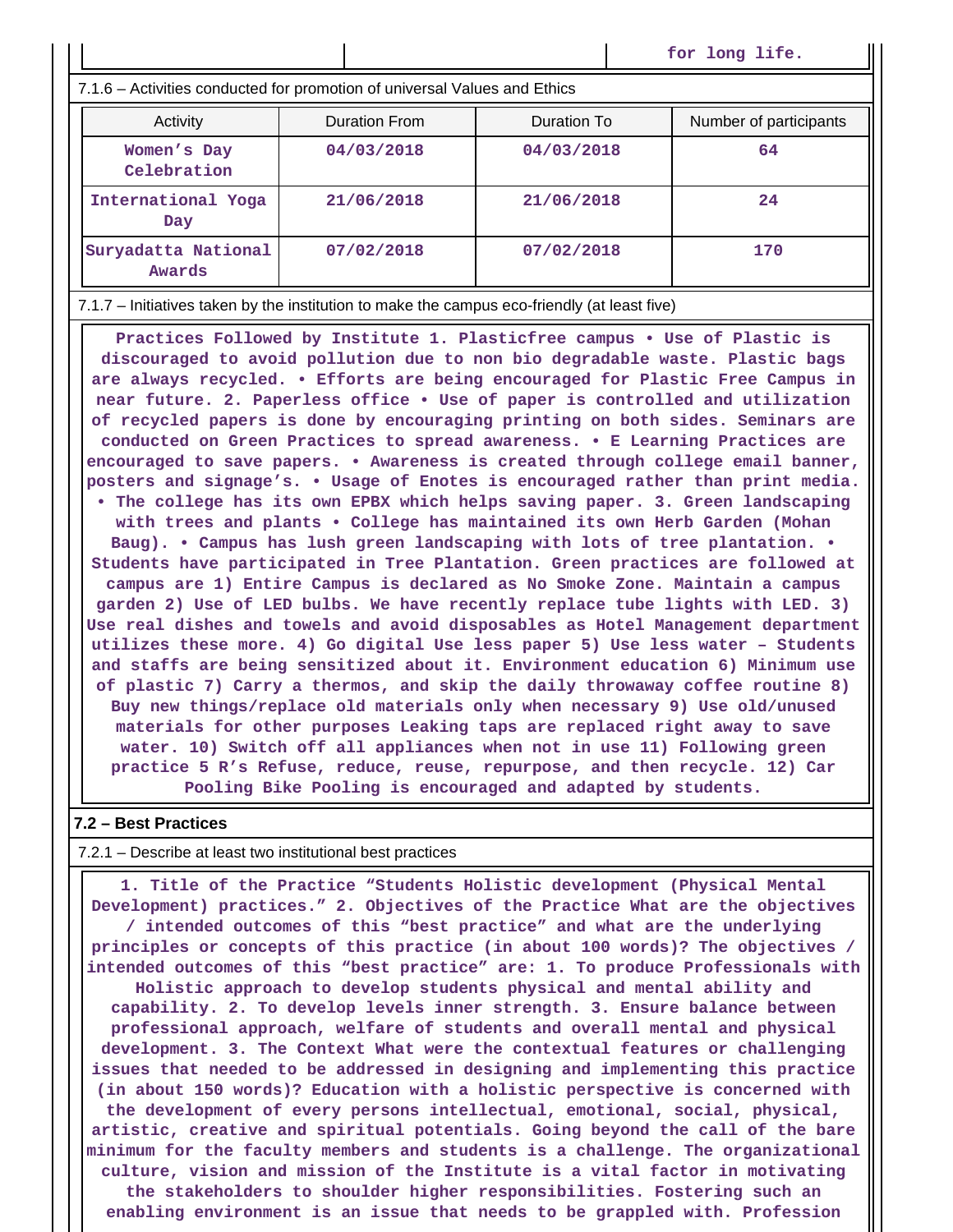**development with Holistic approach understates student's balanced growth of physical, mental, spiritual and social dimensions. Intensive planning and management of operational details are required to ensure that these concerns are adequately addressed. As a philosophy at Suryadatta is "A sound body and a Sound Mind". Besides academics, the students are given different kind of training that help in developing sound mind and sound body. Fitness, Yoga, Meditation and overall personality development is focused upon. 5. Evidence of Success Provide evidence of success such as performance against targets and benchmarks, review results. What do these results indicate? Describe in about 200 words. ? Students thinking and decision making ability – students have actively taken part in various activity and shown great interest has they have realized the benefits. In parents teacher meeting parents have given feedback about the students development since day one of admission hw good development their ward has taken and they found much positive changes in their ward in general activity at home and socially. ? Physical fitness toward job ? Overall performance in training and on job ? Students personal development ? Approach toward studies and examination performances a) Corporate recruiters have realized the long term utility of students from the Institute who are adequately skilled and meet the industry requirements. This is reflected in the better compensation packages being offered to our students on an annual basis. Further, the number of students recruited per corporate has increased demonstrating growing trust in the processes being followed. b) Students of all departments have actively participated in ethnographic camps that are regularly conducted by the ACCS. Many villages like Summanahalli, Keshtur, Veerapura, Nelamangala and others have benefited from these community services. Consequently, students have imbibed social awareness and civic responsibility. c) As a part of a study on public policy taken up by the department of management students visited Warangal City Municipal Corporation in the erstwhile state of Andhra Pradesh for a week to study its solid waste management practices that is reputed to be amongst the best in the country. The study was presented to students of all departments and also published. 6. Problems Encountered and Resources Required Please identify the problems encountered and resources required to implement the practice (in about 150 words). ? Student's participation and interest – common problem is student's participation and interest. In this fast faced era students attendance for such events is challenge but college has made students aware about the importance and long term benefits which helped in good attendance. ? Aligning the activity The pulls and pressures in balancing these activities which would interfere with the regular working of the Institute were overcome by close coordination between departments and the focused activity centres. ? Students resistance to the activity Another challenge was the resistance of the students to assume higher responsibility to embrace this initiative. Today's youngster find it difficult to dedicate time for such event. These events don't fancy them and they fill unwanted burden compare to fancy emedia. 7. Notes (Optional) Please add any other information that may be relevant for adopting/ implementing the Best Practice in other institutions (in about 150 words). Any other information regarding Institutional Values and Best Practices which the HEI would like to include. Mental and spiritual development in students – as manners and respect toward society is diluting. Peach of mind and physical strength against daily wrong habbits and eating. 2. Best Practice 1: 1 Title of the Practice: "Theme Lunch – A approach to operational practices" 2 Objectives of the practice: 1.**

**Customized and student specific development of skills 2. Operational development of domain: knowledge, on field skills and leadership and taking responsibility. 3. Provide employable human capital to the industry. 3 The Context What are the contextual features or challenging issues that needed to be addressed in designing and implementing this practice (in about 150 words)**

**The basic purpose of education is to generate human capital that could be utilized for national development. Students do not lack conceptual knowledge or**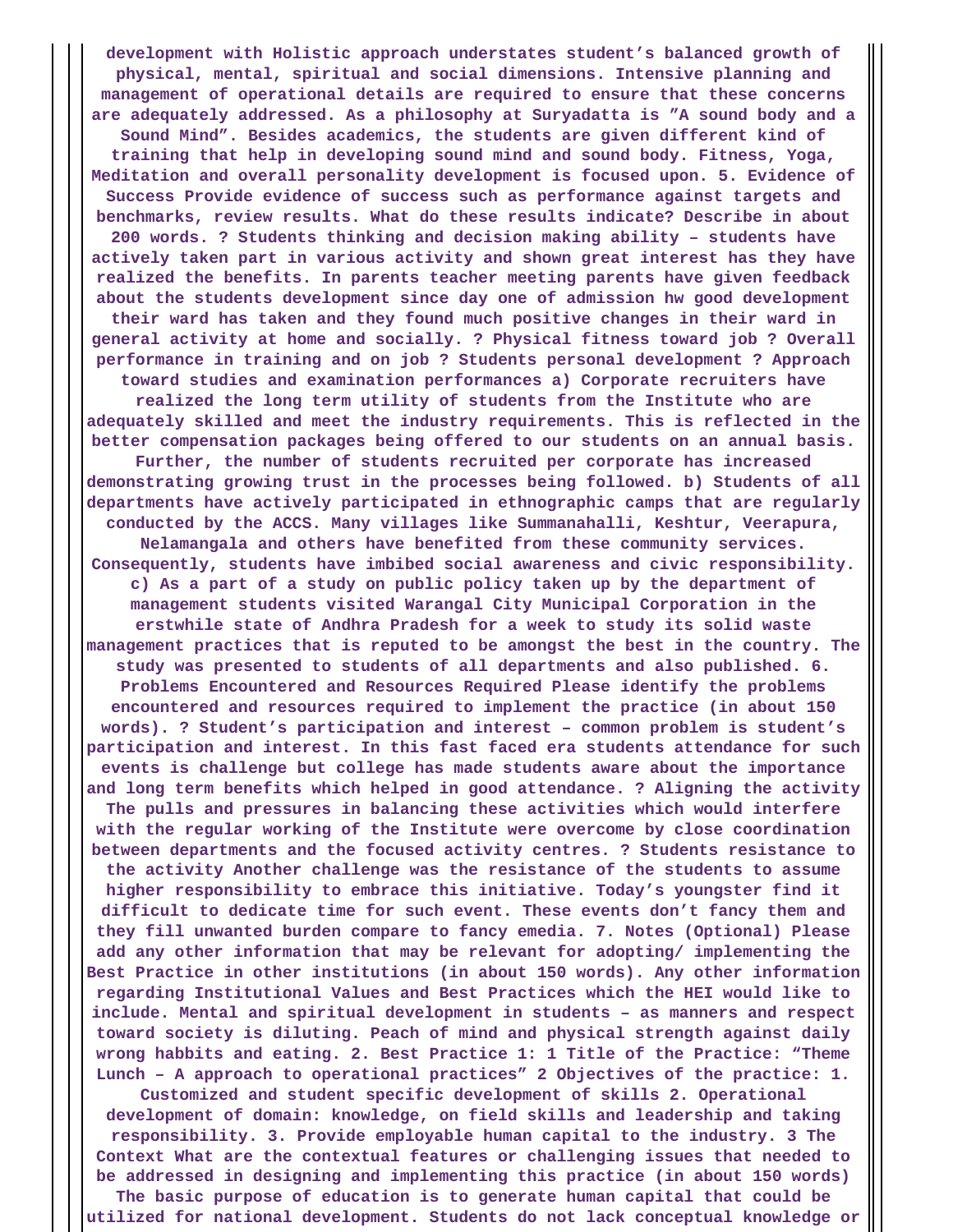**tools or techniques. What they lack are an ideal skill matrix and the correct mental disposition. In this context, the Institute has adopted a refreshing approach in enhancing the employability of its students. Firstly, skill development activities are structured into the time table and calendar of events with special concern to the critical requirements of imparting domain knowledge to the students. Secondly, discipline and seriousness amongst the students was instilled. As skill development activities were conducted by the Institute and not mandated as a curriculum requirement by the University, upholding the intensity of these programs was challenging. Thirdly, the Institute had to find the right mix of skill development activities and the appropriate resource persons. This issue was also a challenge as the activities have to be customized to specific student needs. 4 The Practice Describe the practice and its uniqueness in the context of Indian higher education. What were the constraints / limitations, if any, faced (in about 400 words) Higher education in India has essentially been devoid of industry integration and social focus. Institute is making its contribution to overcome these defects through various activities in coordination with industry and community. There were a few constraints and limitations that were encountered in these endeavors. It places immense pressure on existing resources – human, financial and infrastructural. The faculty and staff of the Institute had to bear the onus of regular academic workload besides making efforts to reach higher levels of excellence. Theme lunch is the concept where students have been given a task to run a complete show of hospitality operation on the field as live. The event emphaises on practical approach and students field skill development. The key areas which are focused on are : • Planning • Operational practices • Decision making • Team work Emphasis is placed on creativity, lateral thinking, opportunity seeking, attitude grooming and problem solving. The above activities result in producing a breed of managers and professionals who can turn Indian hospitality into global leaders. 5 Evidence of Success Provide evidence of success such as performance against targets and benchmarks, review results. What do these results indicate? Describe (in about 200 words). Tangible and measurable results have been obtained by the Institute in its student who has participated in this activity in last 3 years of their graduation. a) Earlier students mindset was to get employed which now has been increasingly opting mindset of entrepreneurial outfits. A large number of recruiters who are startup entrepreneurial ventures have employed human capital from the Institute. Number our alumni have increased as establishing and some have established own first generation business ventures. b) Students internal confidence of on field working practice through such event have resulted in facing interviews confidently and opting the work environment of hospitality industry positively. c) Handling work pressure and situation has become easier as they have practice such thing when event work responsibilities were allocated. d) Students have obtained leadership quality which has resulted in handling specific departments in hotel and with less span of time our students have achieved outlet incharge, department head and archived seniority. e) The trend has been upward in the past few years. This is a testimony to the growing acceptance of the industry to the genre of students that pass out. Overseas placements are also on the rise. 6. Problems encountered and resources required Please identify the problems encountered and resources required to implement the practice (in about 150 words). a) Lack of cooperation from students b) Internal Motivation c) Participation from industry experts The challenge in such activity is lack of participative cooperation from the students who think such initiative is an extra burden and not really necessary as a part of the curricular requirements of the University. Another similar problem is different levels of interest from different types of students were**

Upload details of two best practices successfully implemented by the institution as per NAAC format in your institution website, provide the link